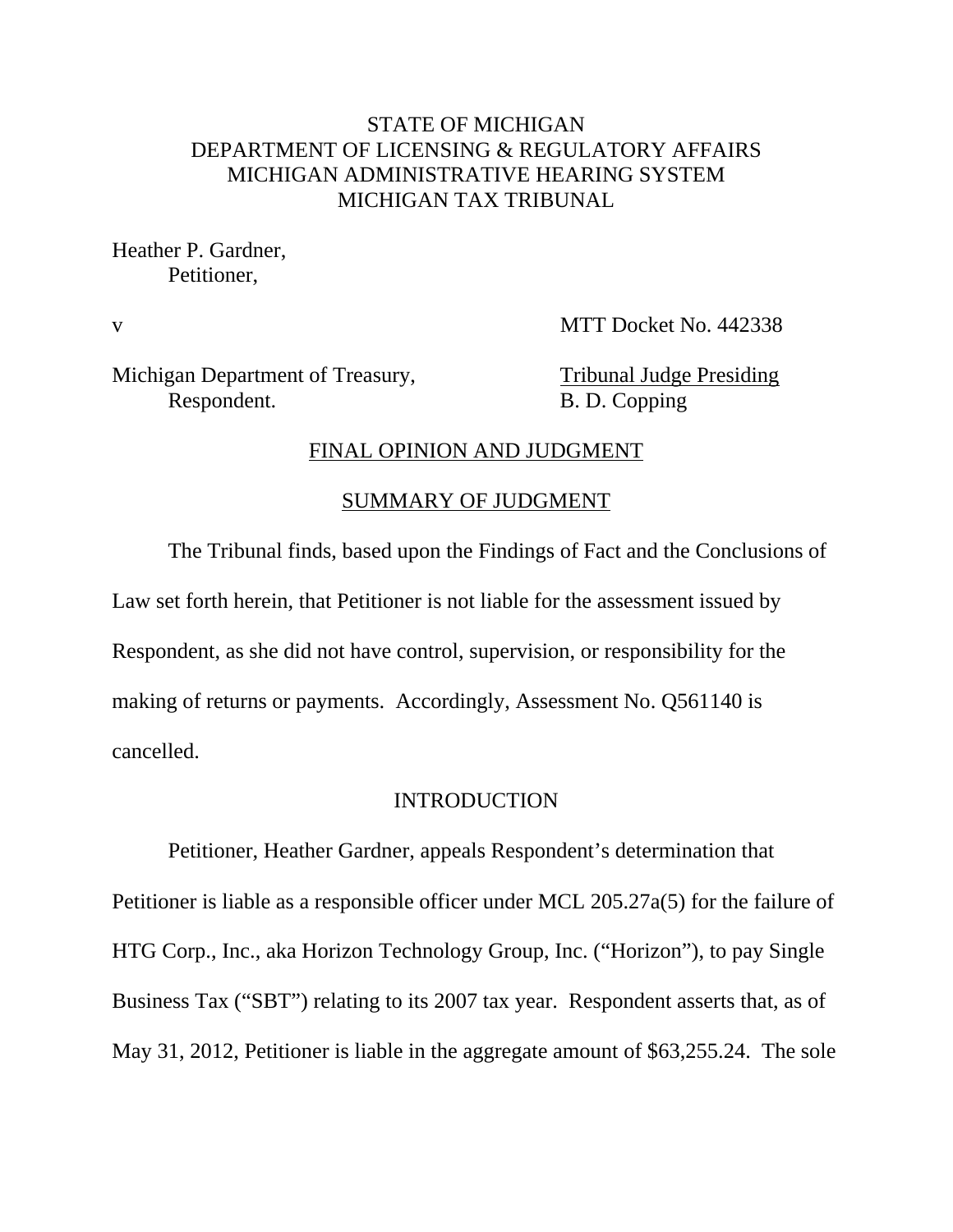question is whether Petitioner was a responsible officer of Horizon, who is individually and severally liable for the subject taxes.

### BACKGROUND

Petitioner, Heather Gardner, was the Chief Executive Officer ("CEO") and Secretary for HTG Corp., Inc., doing business as Horizon Technology Group purportedly until November 6, 2007. Petitioner stated that Horizon was a holding company for a number of entities, including HTG Tiffin, LLC ("Tiffin") and that Tiffin also did business as Horizon Technology Group. Petitioner further testified that Horizon, the holding company, had no employees or assets and was simply the sole member of the LLCs that were owned by Horizon.

Petitioner also stated that Horizon filed tax returns on behalf of Tiffin, and Horizon's tax returns reflected the receipts, business income, deductions, and business activity of Tiffin. As confirmed by Petitioner in her testimony during the hearing, Tiffin was a single-member LLC with Horizon as its sole member/owner.

Petitioner in her Response to Respondent's Motion, stated, "On November 7, 2007, all assets of Horizon were transferred to a Trustee, McTevia & Associates LLC ("McTevia"). McTevia's Trust Agreement transferred to McTevia the control of all officers and employees and of all money, receipts and the authority to determine and pay all taxes or other debts."(Petitioner's Response, p. 2)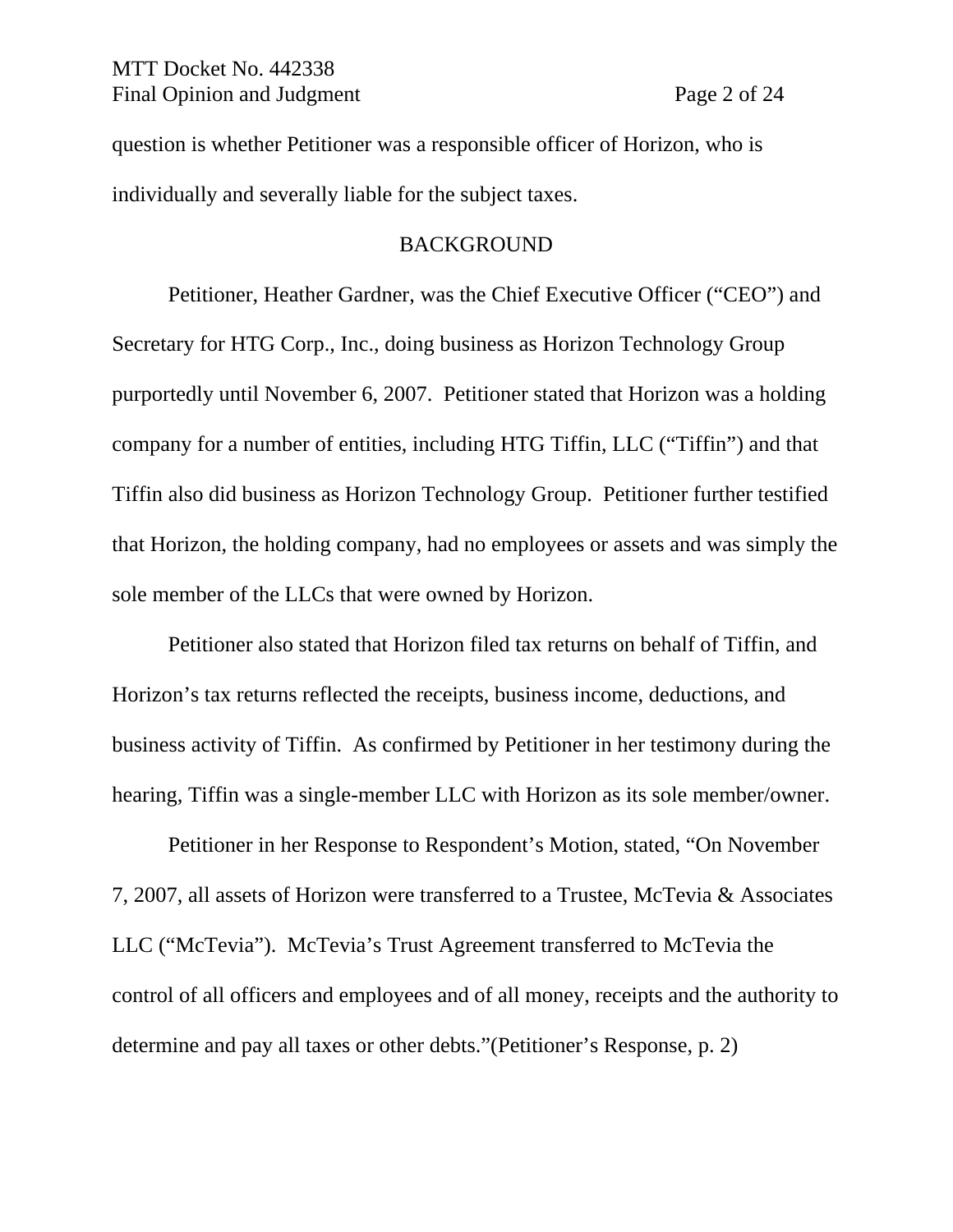## MTT Docket No. 442338 Final Opinion and Judgment Page 3 of 24

Petitioner alleges that for the years prior to 2007, for 2007, and for tax years subsequent to 2007, she had no tax-specific responsibilities with regards to Horizon. Petitioner also asserts that she has no background in taxes, including the SBT or other state taxes, and that while admitting she signed the 2007 SBT return, she claims that she did not prepare the return, nor did she supervise, control, or approve the preparation of the SBT return. Petitioner testified she had signed tax returns in the past at the request of the Treasurer/CFO, Mr. Babcock, and that she merely signed the 2007 SBT return again either at the request of Mr. Babcock or because there were no more officers remaining after the assets had been transferred to McTevia, and she mistakenly believed that the SBT return could not be filed without a signature.

On May 31, 2012, Respondent issued a final assessment against Petitioner pursuant to MCL 205.27a(5) for the unpaid SBT liability of Horizon for the annual tax period ending December 31, 2007, including accrued interest and a failure to pay penalty.

| Final<br><b>Assessment</b> | <b>Tax Period/</b><br><b>Type of Tax</b>     | <b>Tax</b> | <b>Penalty</b>                          | Interest* | <b>Total</b>                |
|----------------------------|----------------------------------------------|------------|-----------------------------------------|-----------|-----------------------------|
| Q561140                    | <b>Officer Liability</b><br>for $2007 - SBT$ |            | $$43,056.00 \;   \; $11,156.90 \;   \;$ |           | $$9,042.34 \mid $63,255.24$ |

\*Interest accruing and to be computed in accordance with sections 23 and 24 of 1941 PA 122.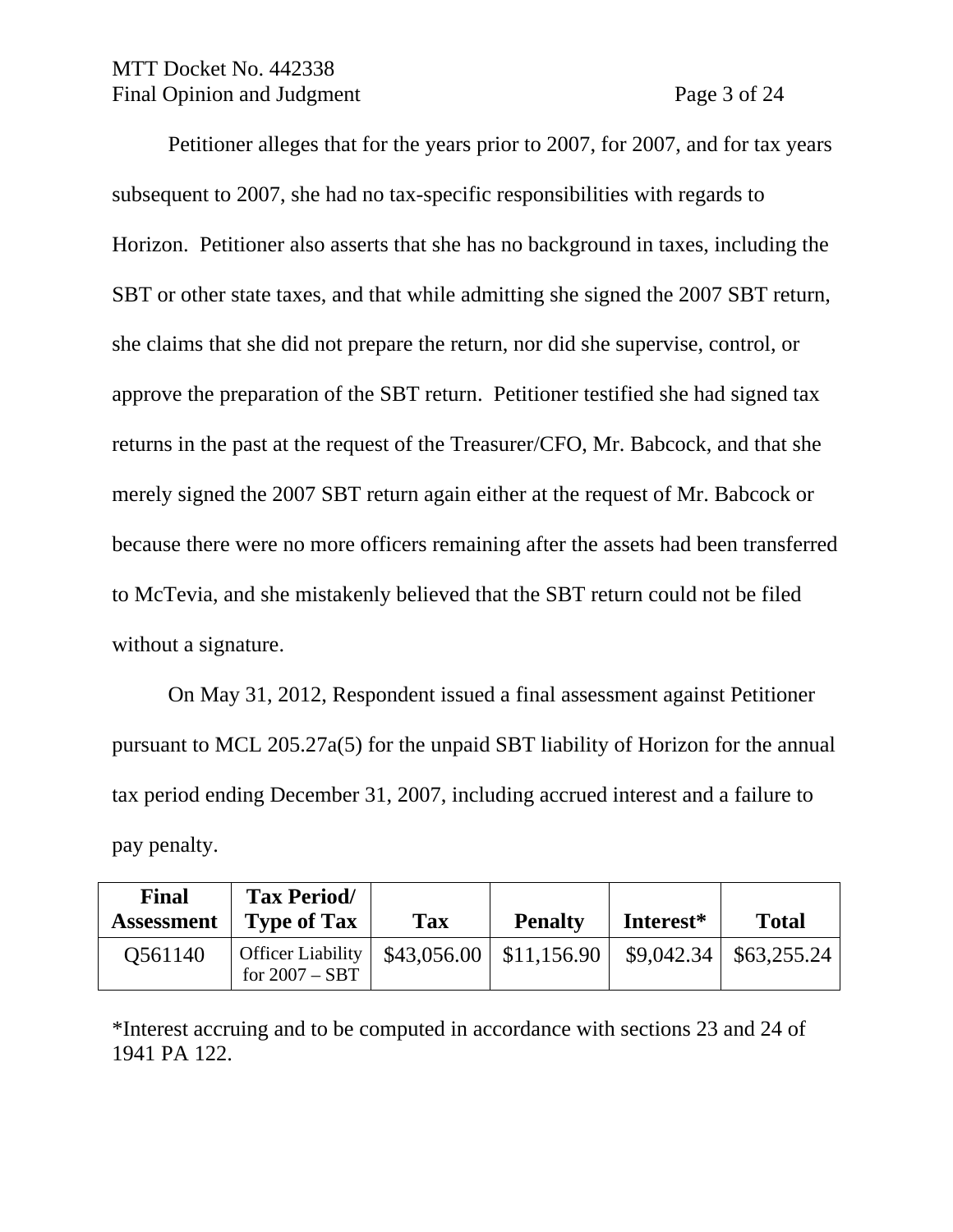On July 3, 2012, Petitioner filed its appeal with the Tribunal. Respondent filed its answer to Petitioner's appeal on July 16, 2012. A hearing was held on May 9, 2013. Jack Van Coevering and Marcy Rosen, Attorneys, appeared on behalf of Petitioner. Nate Gambill, Assistant Attorney General, appeared on behalf of Respondent.

PETITIONER'S CONTENTIONS

In Petitioner's opening statement, Petitioner contended, in part, that:

Petitioner had no tax-specific responsibility with respect to the entity at issue. She has no background in tax, had no understanding of any of the . . . tax issues. She was . . . during the relevant time period, which is 2007, working for her father, [to] support him while he wound down the business that was his life's work.

She had no ownership interest, she had no control. Any title that she had was on paper only. There was a chief financial officer in place, who was a Treasurer with an extensive background in accounting, tax, audit, corporate restructuring, who was the person that interfaced with the CPA that prepared the returns for the corporation; and he was the person that was responsible for sharing information with the CPA. Miss Gardner had no role in that, and she had no understanding of it.

What we will also demonstrate is that, during this time period when the business was winding down, in conjunction with the sale of the operating entity, that all of the assets were placed in the control of a trustee by virtue of a Trust Mortgage; and we will demonstrate that Petitioner had no role in the decision to appoint the trustee, she had no role in assisting to provide the trustee with information. She didn't work with the trustee, she didn't hire the CFO. In fact, when she got the letter of inquiry from the Department of Treasury, she didn't even understand what it was or why she was receiving it.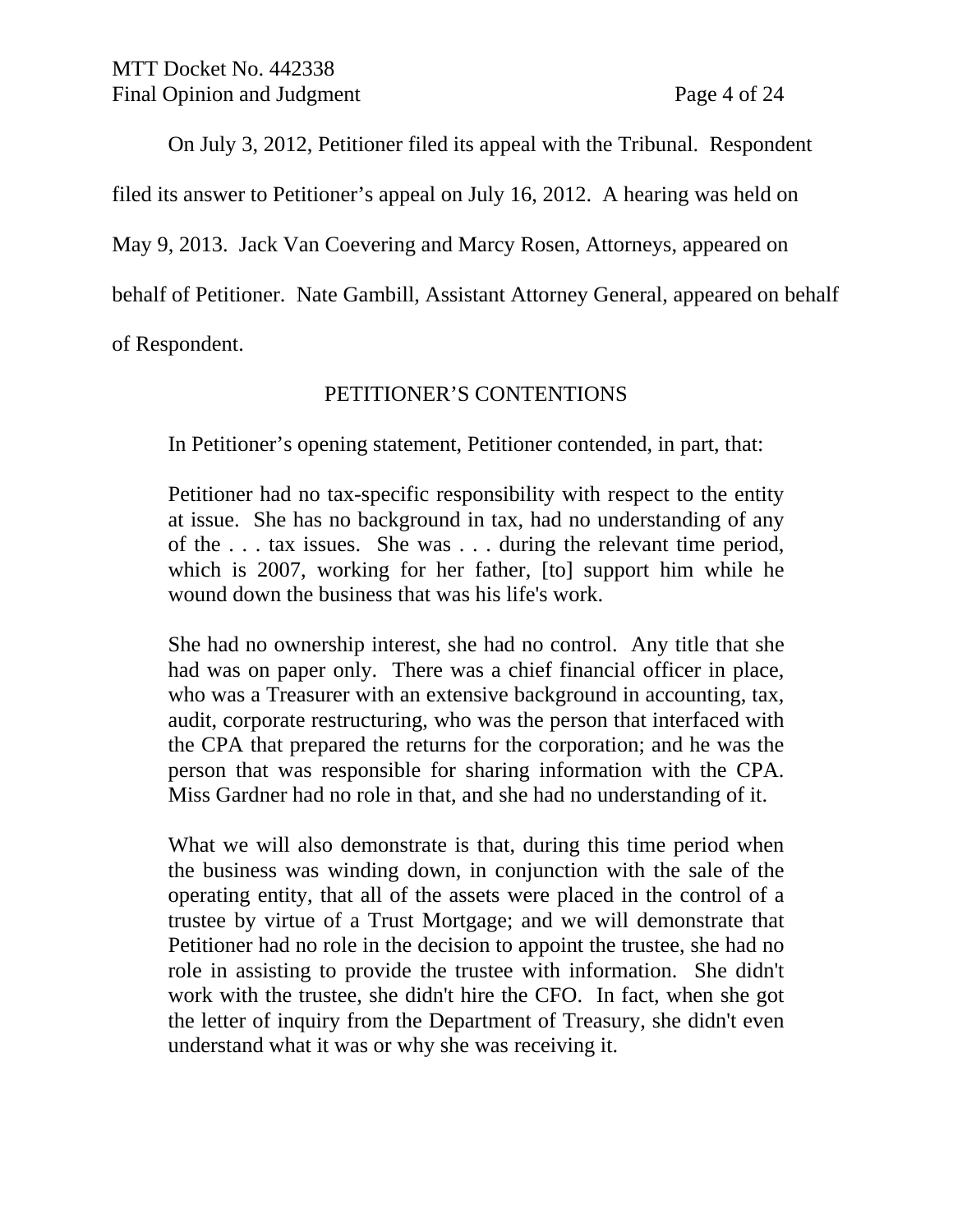The Department's position is that, once they establish that, you know, on some piece of paper it says that Petitioner was an officer, regardless of whether she had actual tax-specific responsibility, that she is on the hook for these tax liabilities. (Transcript, pp. 12-13)

# PETITIONER'S ADMITTED EXHIBITS

- P-2: Respondent's Letter of Inquiry, Notice of Corporate Officer Liability issued to Petitioner
- P-3: Petitioner's Response to Respondent's Letter of Inquiry
- P-4: Trust Mortgage Agreement between Petitioner's subsidiary HTG-Tiffin and McTevia & Associates, Trustee
- P-5: Resolution of HTG-Tiffin, LLC, a Michigan limited liability company, to authorize James McTevia and Associates as trustee under a Trust Mortgage with HTG-Tiffin dated November 7th to take whatever steps necessary to file a Chapter 11 Voluntary Bankruptcy.

# PETITIONER'S WITNESSES

## Angela Helm

Ms. Helm was sworn in as an adverse witness. She testified that she was

currently working as a Departmental Technician with the Office of Collections,

Financial Services Bureau, Michigan Department of Treasury. She testified her

duties included:

when a business fails to file or pay the taxes, it comes over to the Office of Collections, the corporate officer, and successor liability, in which I work in. And I look at documentation to determine officers that could be held liable under the Corporate Officer Liability Statute and send letters to taxpayers and request the issuance of assessments. (Transcript, p. 19)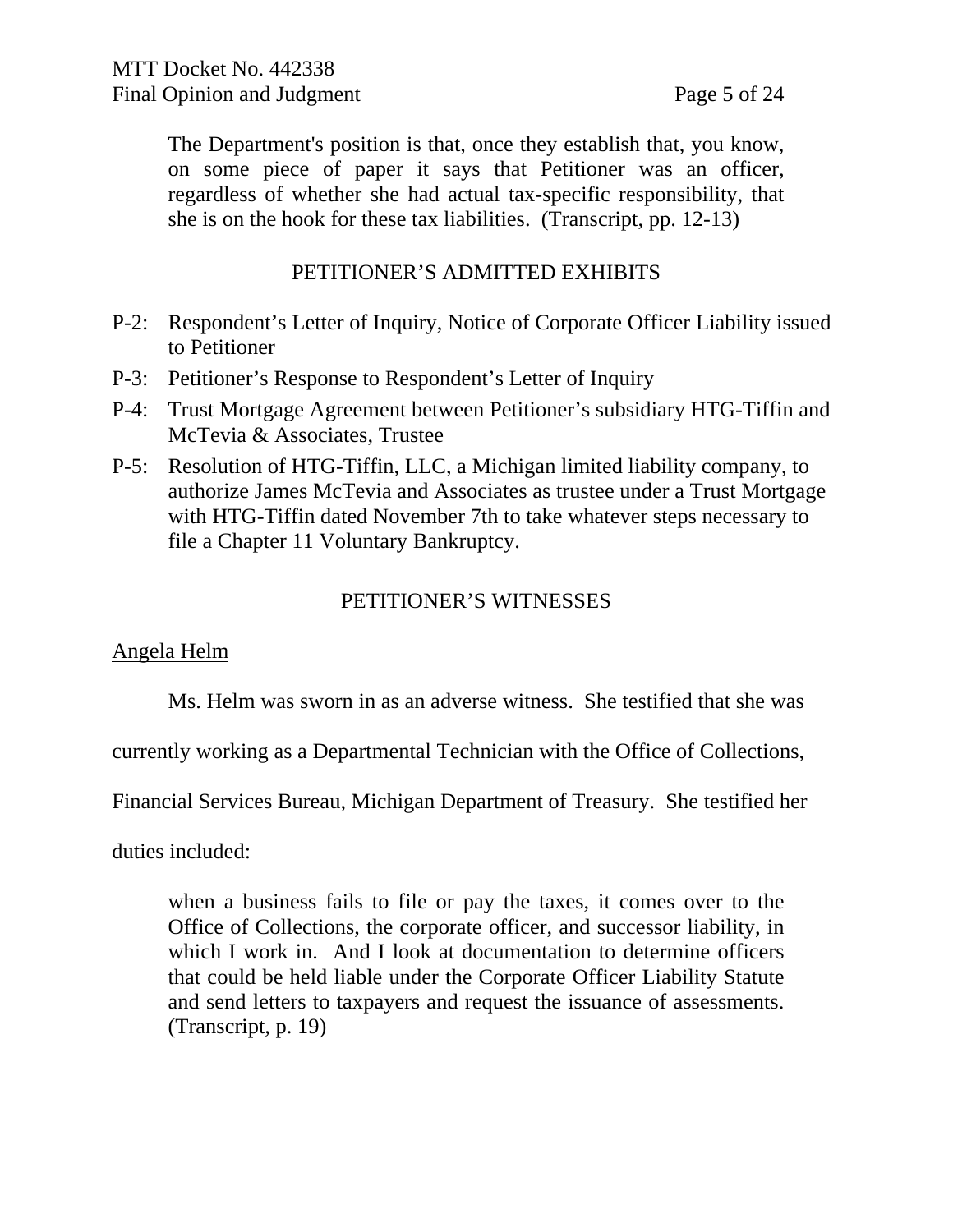With respect to her duties as a part of the Corporate Officer Liability Unit, she stated that she was responsible for issuing most of the corporate officer liability assessments that are issued, e.g., Intents to Assess. As to who issued initial letters of inquiry, she testified that there are "three or four assistants in the Corporate Officer Liability Unit that sends those out through the system." (Transcript, p. 21)

Ms. Helm agreed when asked by Petitioner whether:

[I]f a corporation doesn't pay its taxes, file the required returns, or pay the tax due, any of its officers, members, managers who the Department determines, and now I'm quoting here, "based on either in an audit or an investigation," and then it goes on to say that that officer that you audit and investigate is personally liable, correct? (Transcript, p. 28)

Petitioner then asked, "[T]hen do you make an audit -- you make an additional investigation in determining whether to accept the response to the letter of inquiry, or do you just issue it?" (Transcripts, pp. 29) Ms. Helm responded, "Depending on what the taxpayer -- what the taxpayer says in the correspondence; and I look and see if that is sufficient, based on the evidence we have, to go further with issuing the intent." (Transcript, p. 29)

Petitioner then asked, "[So] what evidence did you have in Miss Gardner's case?" (Transcript, p. 29) Miss Helm responded, "I can't remember all of them, but I remember that she had signed the tax return at issue today and the Department of Labor and Economic Growth, LARA, known now, corporate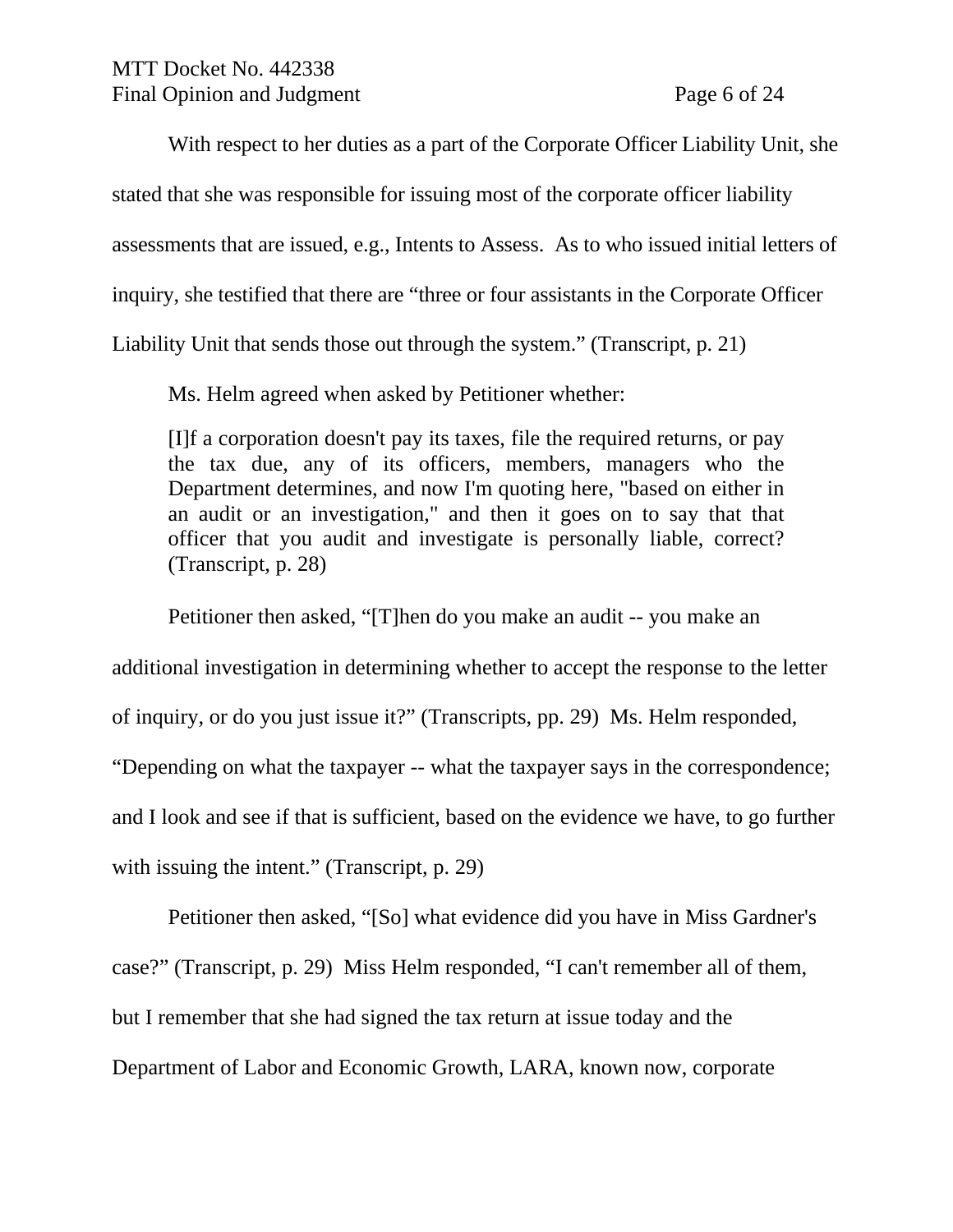filings; and that's all I can remember off the top of my head." (Transcript, p. 28)

Petitioner then asked, "if someone then responds to the letter of inquiry, that's where you get involved, and you determine whether the response was accurate;", Ms. Helm responded, "Correct". (Transcript, p. 22) Petitioner then inquired, "[I]f you determine that the response is not accurate, Intent to Assess is issued, and you're issuing that Intent to Assess?" (Transcript, p. 22) Ms. Helm responded, "Requesting it to be issued" (Transcript, p. 22).

Ms. Helm again confirmed that the derivative officer liability assessment issued to Petitioner for the 2007 SBT assessment was based on HTG Corp., Inc.'s underlying assessed SBT liability. Petitioner then inquired whether the existence of a Treasurer listed as an officer for the 2007 tax year would make a difference in the determination of officer liability to Ms. Helm. She responded, "[T]he documents signed would matter to me. The tax documents signed would matter." (Transcript, p. 26)

When asked, "If we called this Treasurer a chief financial officer, you would not know what a chief financial officer does, would you," Ms. Helm responded she would not know. (Transcript, p. 27)

When asked further questions about what the duties of various other officers might be, based on their respective titles, Ms. Helm testified that she had no idea what any officer's duties or responsibilities included and that she assessed officer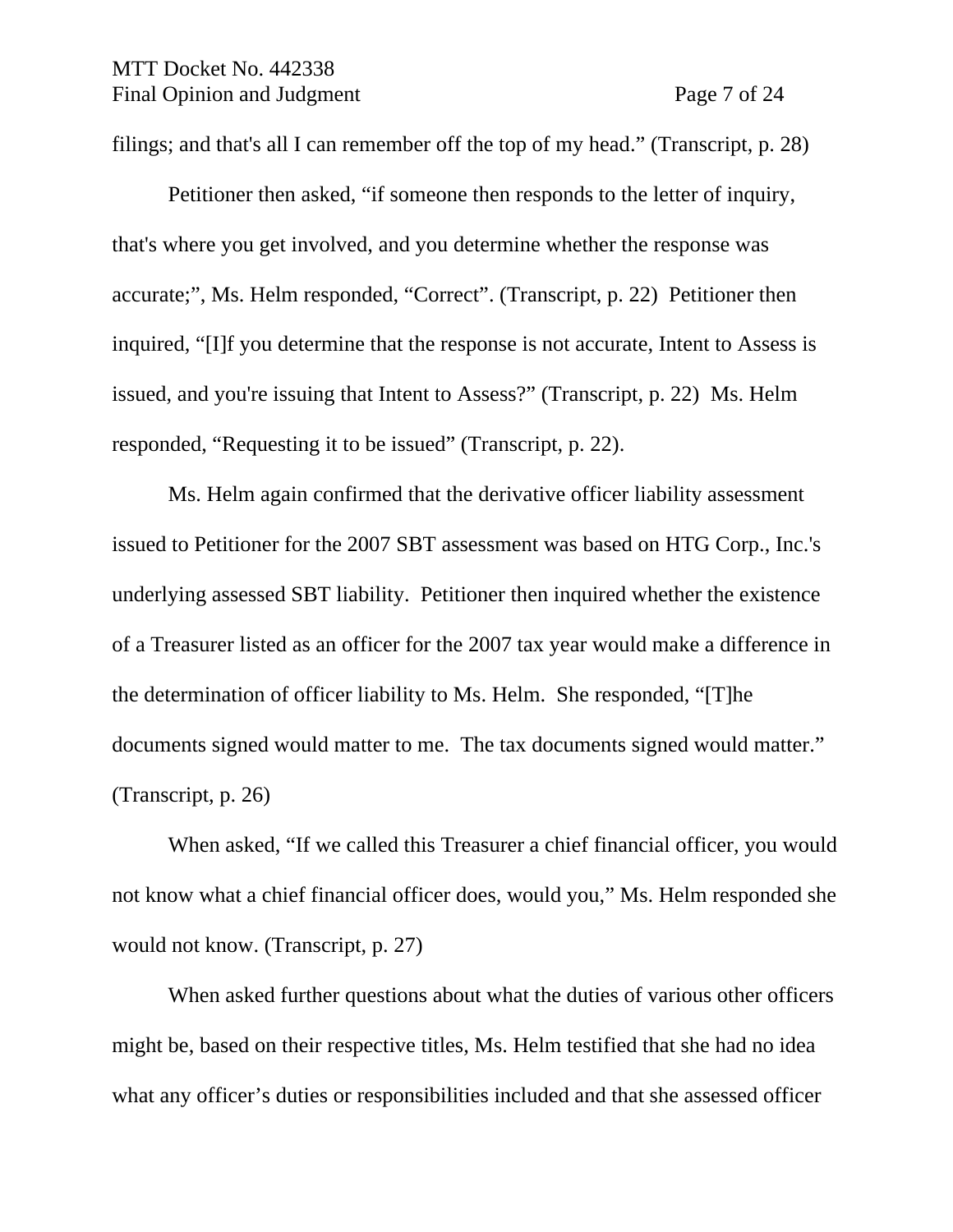liability based on whether or not an individual was listed as an officer, regardless of title, on a Department of Labor & Economic Growth (DLEG now LARA) *Profit Corporation Information Update* or another form filed with the state listing corporate officers; and whether someone listed as an officer on one of these documents signed any tax returns or certain other documents specified in Revenue Administrative Bulletin ("RAB") 1989-38.

In the case before the Tribunal Ms. Helm confirmed that Petitioner, Ms. Gardner, was listed as an officer, CEO, Secretary, and a Director, of HTG Corp., Inc. on the 2007 DLEG *Profit Corporation Information Update,* and she signed HTG Corp., Inc's. 2007 SBT return as CEO on September 9, 2008.

### Heather Gardner, Petitioner

In her testimony Ms. Gardner stated she was not aware that there was such a thing as officer liability and that she did not understand the SBT. When asked about her statement in response to the Respondent's letter of inquiry, in which she stated, "While I may have nominally held the title as an officer of the above organization in filings with the State, I had no actual responsibility nor exercised any responsibility with regard to Horizon Technology Group." (Petitioner's Exhibit No. 3), Petitioner responded: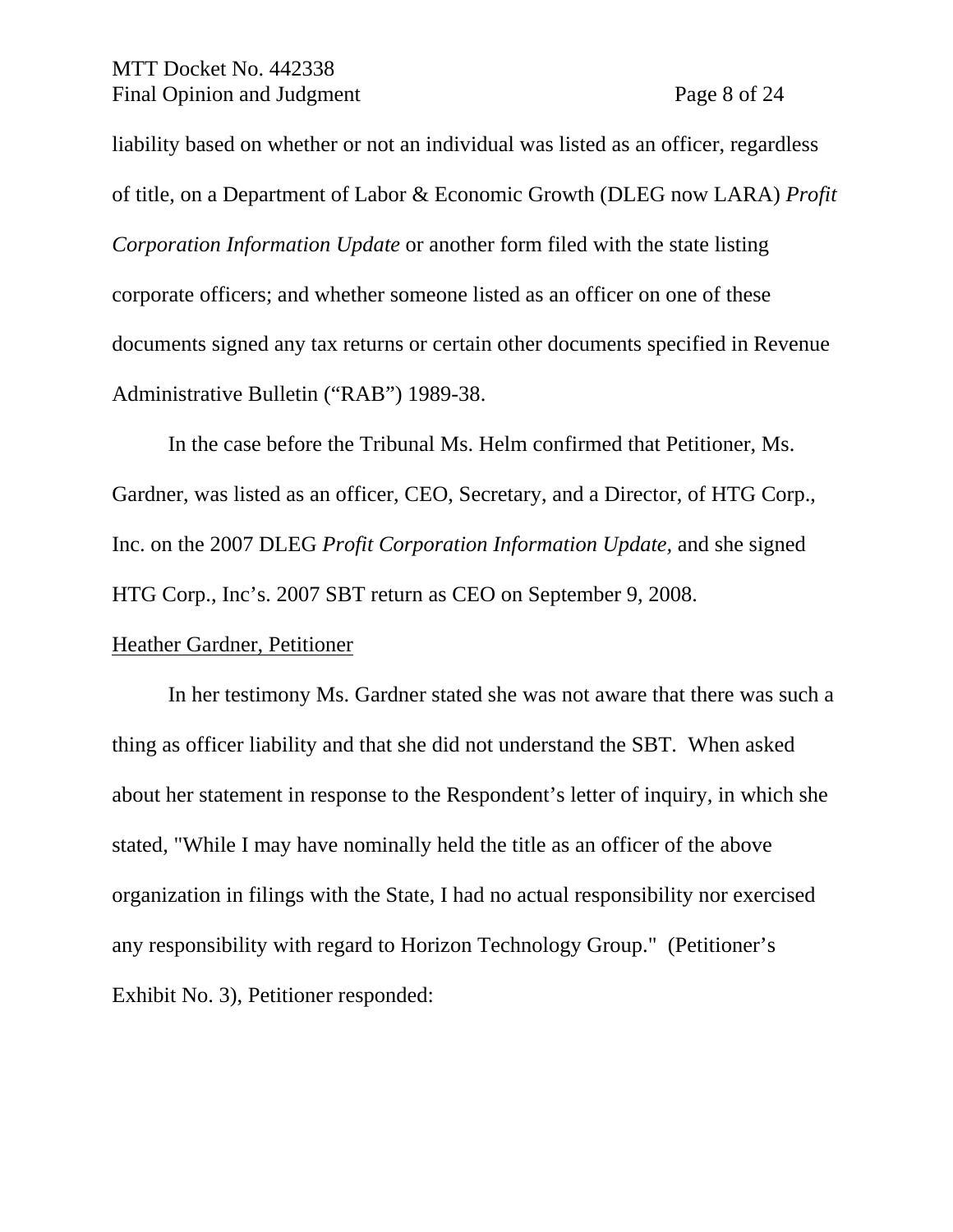So Horizon Technology Group is -- is a small, family business that's owned by my dad. And -- and so I just worked to help -- I worked with him and helped him and did what needed to be done, in whatever he needed me to help with in the -- in the company. (Transcript, p. 59)

When asked what "nominally held the title as an officer" meant, Ms.

Gardner testified that, "I meant that I -- while I was -- I was recognized as -- as an officer, I just did what I needed -- whatever needed to get done. I wasn't involved in the day-to-day activities and responsibilities." (Transcript, p. 59-60)

Again, Petitioner's counsel read from her answer to Respondent's letter of inquiry, and stated, "My only responsibility in any way related to this entity was as an officer of an operating subsidiary of Horizon Technology Group." (Transcript, p. 60)

Counsel then asked, "Can I ask you, what's the relationship between Horizon Technology Group and, if you know, the -- at HTG Corp, Inc.?" (Transcript, p. 60)

Petitioner explained that HTG Corp owned 100 percent of a company called HTG-Tiffin, LLC. Again, in her response to Respondent's letter of inquiry, Petitioner went on to say that, "This operating subsidiary was sold in November 2007, and my responsibility [sic] ceased at that time, prior to the time the taxes in question were due to be filed or paid." (Petitioner's Exhibit 3)

Counsel then asked, "Can you tell me what you meant when you wrote that?", (Transcript, p. 60)

So HG [sic] Corp didn't have any activity. HTG-Tiffin was sold, and so I was involved with -- so, at that time, I was working and involved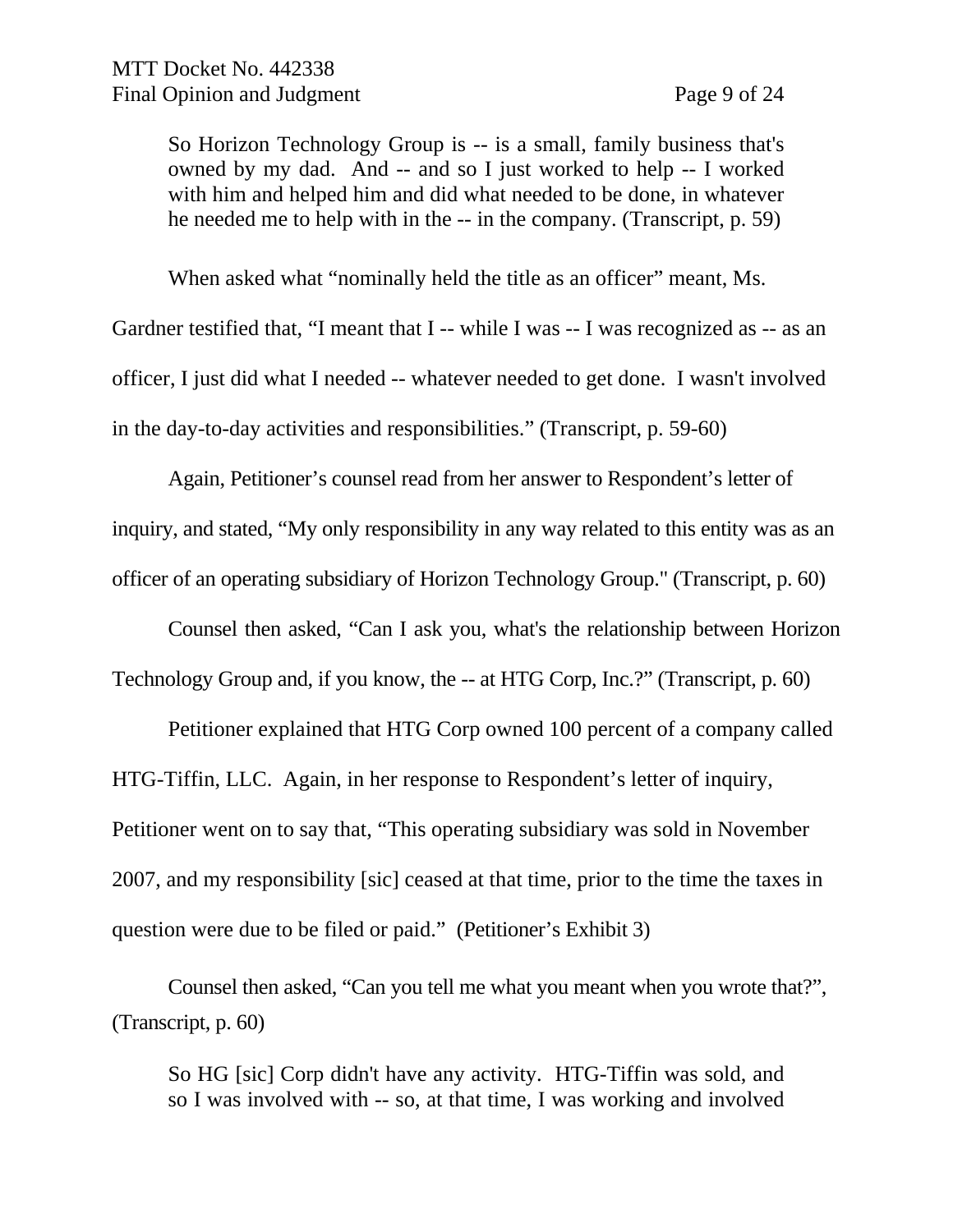and working with things that my dad needed to get things done. And, when that sale transaction occurred, what little involvement I did have completely ceased. And I say from an activity level perspective or a time that -- that my dad needed help. So that's what I was going with on that response. (Transcript, p. 60-61)

Ms. Gardner then testified that Horizon and at least one other entity, Tiffin,

the operating entity, filed one SBT return in 2007.

Ms. Gardner again testified that for both Horizon and Tiffin she did not

perform as CEO or Secretary; that she had no day-to-day duties or responsibility

for either entity; and that she just did things that needed to be done.

She further stated:

We completed those forms, they would get sent in. I knew they had to get filed with the State in order to keep the company in good standing. And so we had an administrative person that would complete them, and then we would sign them and send them in. And, really, it was just to get them turned in to the State. (Transcript, p. 63)

When asked, "[W]ho told the administrative person what to put on the

forms" (Transcript, p. 63) Petitioner replied, "Since it was family, she nominally

put family. And then as -- or, as she saw fit, people filled in roles. And I'm trying

to think of what else, but I -- that's what I recall at this time." (Transcript, p. 63)

She went on to state that, "Well, Randy Stoller had day-to-day responsibility

for the operations and Rob Babcock was the Treasurer and CFO for the

organization." (Transcript, pp. 63-64)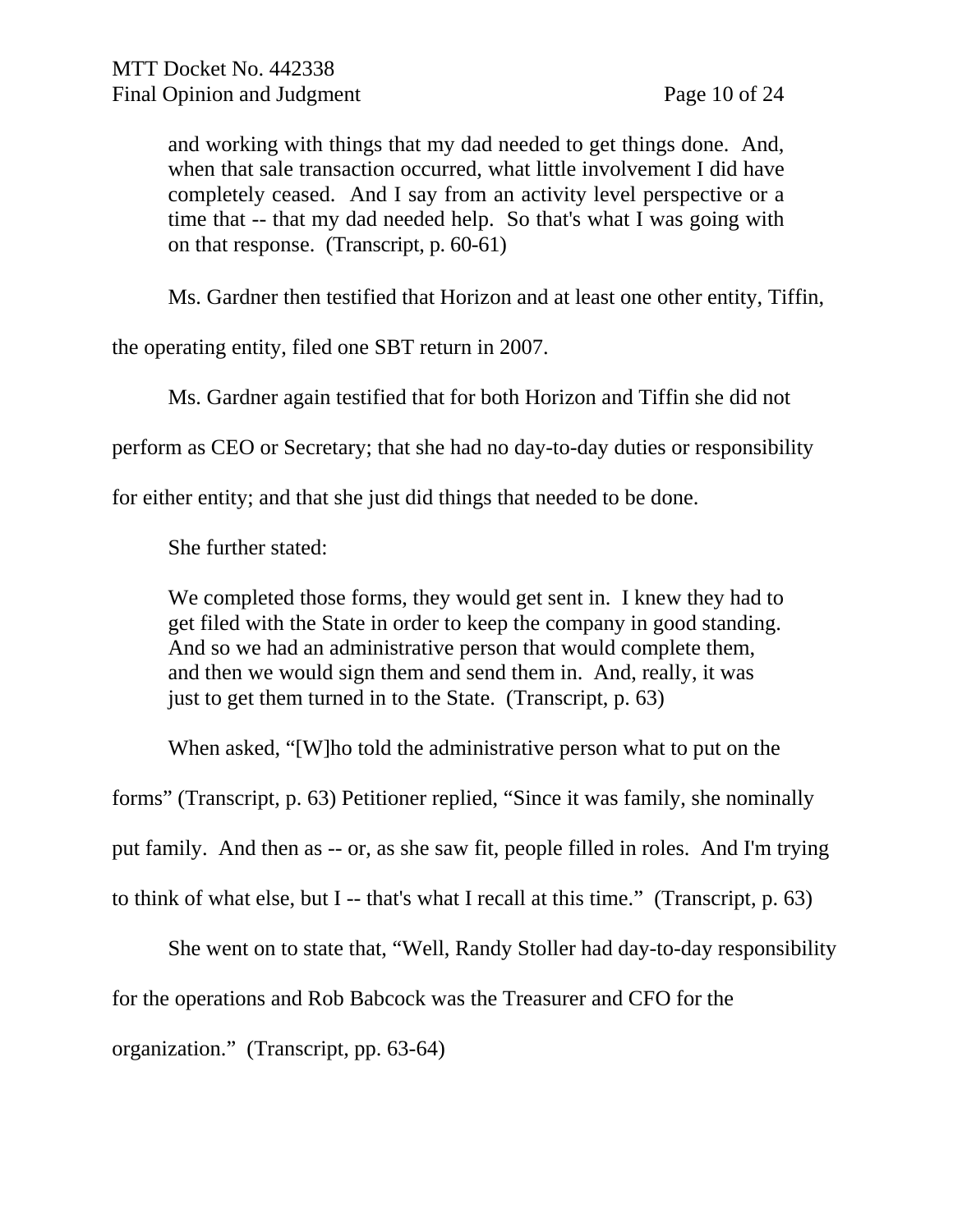## MTT Docket No. 442338 Final Opinion and Judgment Page 11 of 24

When asked if she had any background or training in accounting or tax matters, Petitioner replied that she did not - that she had never prepared her own tax return; that she had no expertise in financial matters, and that she did not have the expertise to review a tax return or identify errors that may be present.

Ms. Gardner testified that Bob Babcock was the CFO, and he was hired around 2002 or 2003 at the urging of Comerica Bank, Horizon's primary lender. She also stated, "He was responsible for banking relationships, financial return - financial income statements, financial reporting, and the tax returns and taxes. . . . [and that he had worked at one of the big -- I think the big eight accounting firms in their Audit and Tax Department." (Transcript, pp. 66-67)

When asked who prepared Horizon's corporate tax returns, Ms. Gardner replied it was Jim Rocchio. Mr. Rocchio was identified as a CPA and attorney working for a firm called Strobl and Sharp. Ms. Gardner said that Mr. Rocchio was hired by her father and that Mr. Babcock was responsible for the preparation of the financial records used by Mr. Rocchio to prepare the corporation's tax returns.

When asked if she reviewed the tax returns in 2007 or in any other year before she signed the returns, Petitioner said she did not, as she would not have understood what she was signing. When asked why she signed, attesting to the accuracy of the return under penalties of perjury, without reviewing it, Petitioner stated the return had been prepared by a CPA/attorney, and the information used to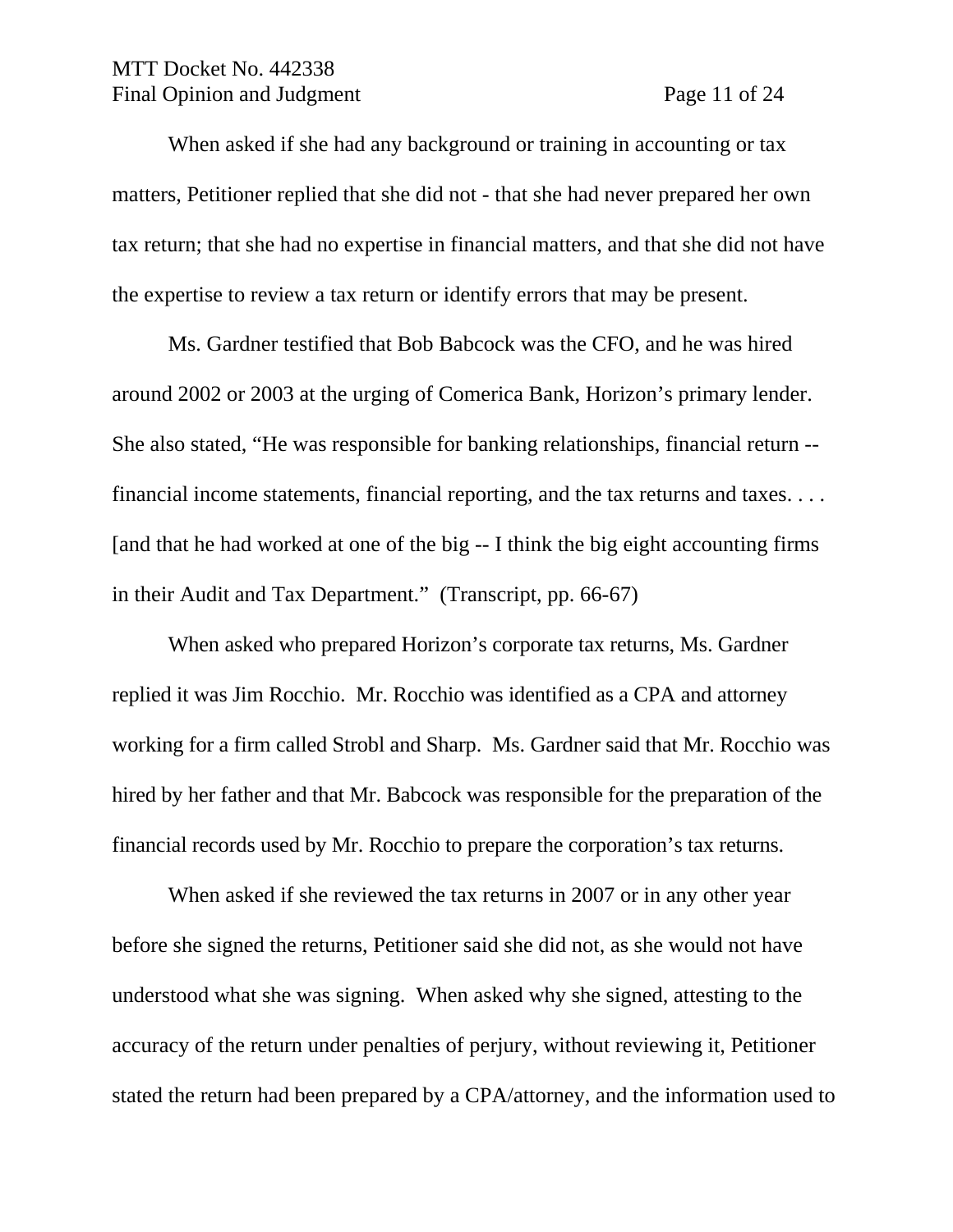prepare the return was provided by the corporation's CFO. Petitioner said she based her decision to sign the returns "based upon the skills and knowledge of those individuals, when it was sent to me and said to sign and send to the State, I did." (Transcript, p. 85)

When asked why the CFO didn't sign the returns, she stated, "He always had me sign the returns. He just said they needed to be signed and sent in. I don't have an answer other than I never questioned it." (Transcript, p. 86)

When asked if the CFO was employed by Horizon and not by Tiffin and whether he was still employed by the corporation in September of 2008, Ms. Gardner responded that Mr. Babcock was employed by Horizon and not Tiffin and that she did not recall whether or not he was still employed by the corporation as of September of 2008. (Transcript, p. 86)

With respect to the Trustee Mortgage Agreement, Ms. Gardner testified that she had no involvement in the planning or execution of the Agreement. She stated that all the operating assets of Tiffin were sold, many of the employees were hired by the purchasing entity, and the Trustee, not Tiffin, received the proceeds of the sale of the assets. The Trustee then had the responsibility to pay Tiffin's creditors.

### RESPONDENT'S CONTENTIONS

Respondent contends that Petitioner (i) was an officer with various officer titles over the years preceding 2007, including her title in 2007 of CEO; (ii) was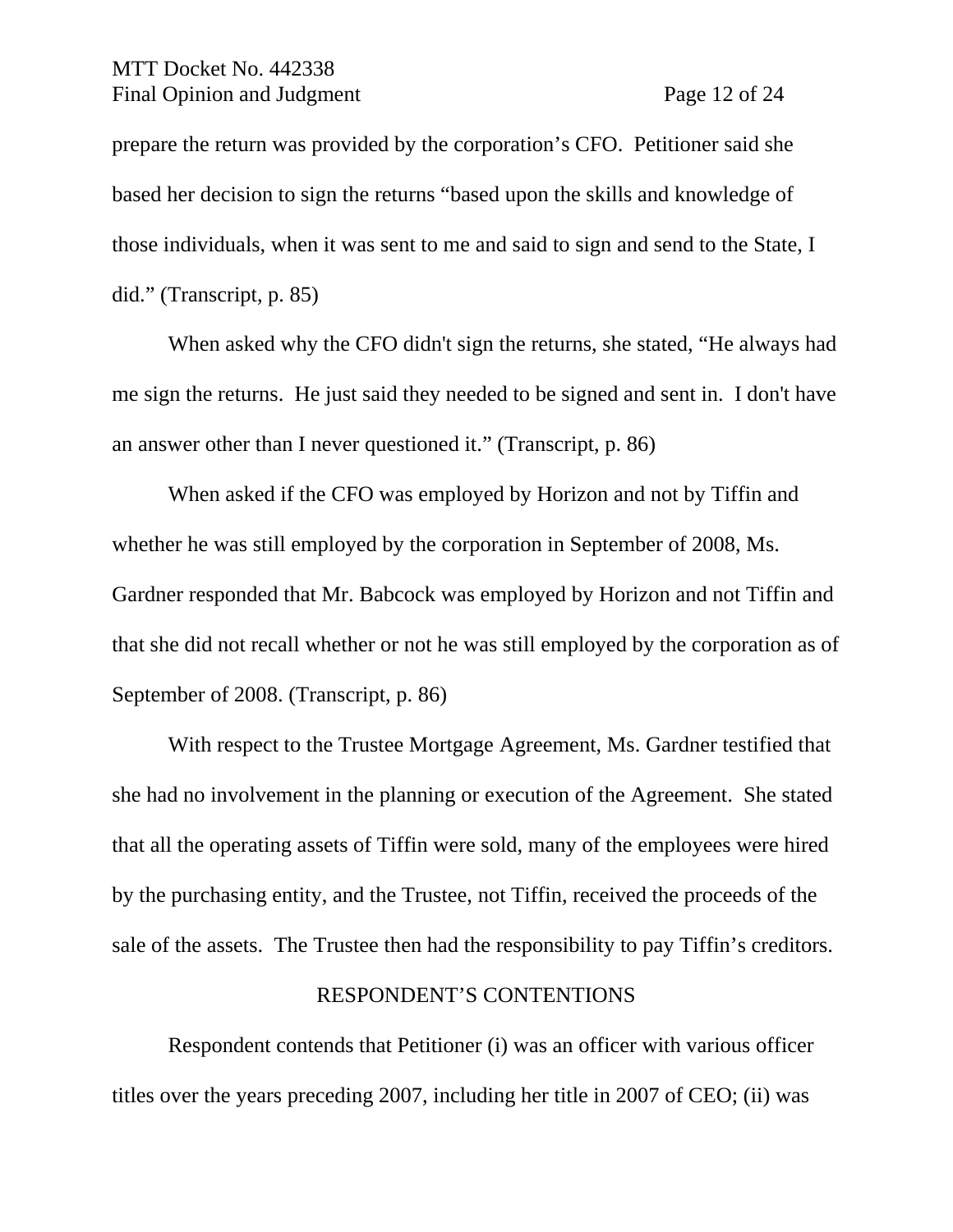listed as an officer on schedule of officers for Horizon on its 2007 SBT return; and

(iii) signed the 2007 SBT return, as the CEO of Horizon.

Further, per Respondent's opening statement:

[T]he Department will present testimony that Miss Gardner identified herself as a VP, a Secretary, a CEO, and a Director of the assessed company over the course of about eight years on several different official filings.

The Department will also demonstrate that Miss Gardner signed two of this assessed-company's tax returns under the -- over the title CEO. She signed the tax return for the debt at issue, the 2007 SBT return, and she signed it in 2008. And then she also signed a 2009 simplified MBT return. And she signed that in 2010.

So the Department will also introduce evidence showing that when Miss Gardner first responded to the notice of inquiry informing her of the investigation into her liability for this company, at first she said that she had no responsibility over this company and that she was an officer in name only. It was just nominal for her filings with the State.

And then, in her responses to discovery, it turns out that she was -- she acknowledged that she was the CEO of this company and had responsibility characteristic of a CEO for the company, short of taxspecific responsibility is what she said.

\* \* \*

[U]nder [MCL 205.]27a(5), there are actually six different liability scenarios. And Miss Gardner bears the burden of proof to show, by a preponderance of the evidence, that none of those six scenarios applied to her role.

So, even though she was the CEO of this company, even though she had - - even though she was signing tax returns, she has the preponderance in this proceeding to show that she did not have responsibility over the making of tax returns, did not have control over the making of tax returns, and did not even have supervision over the making of tax returns.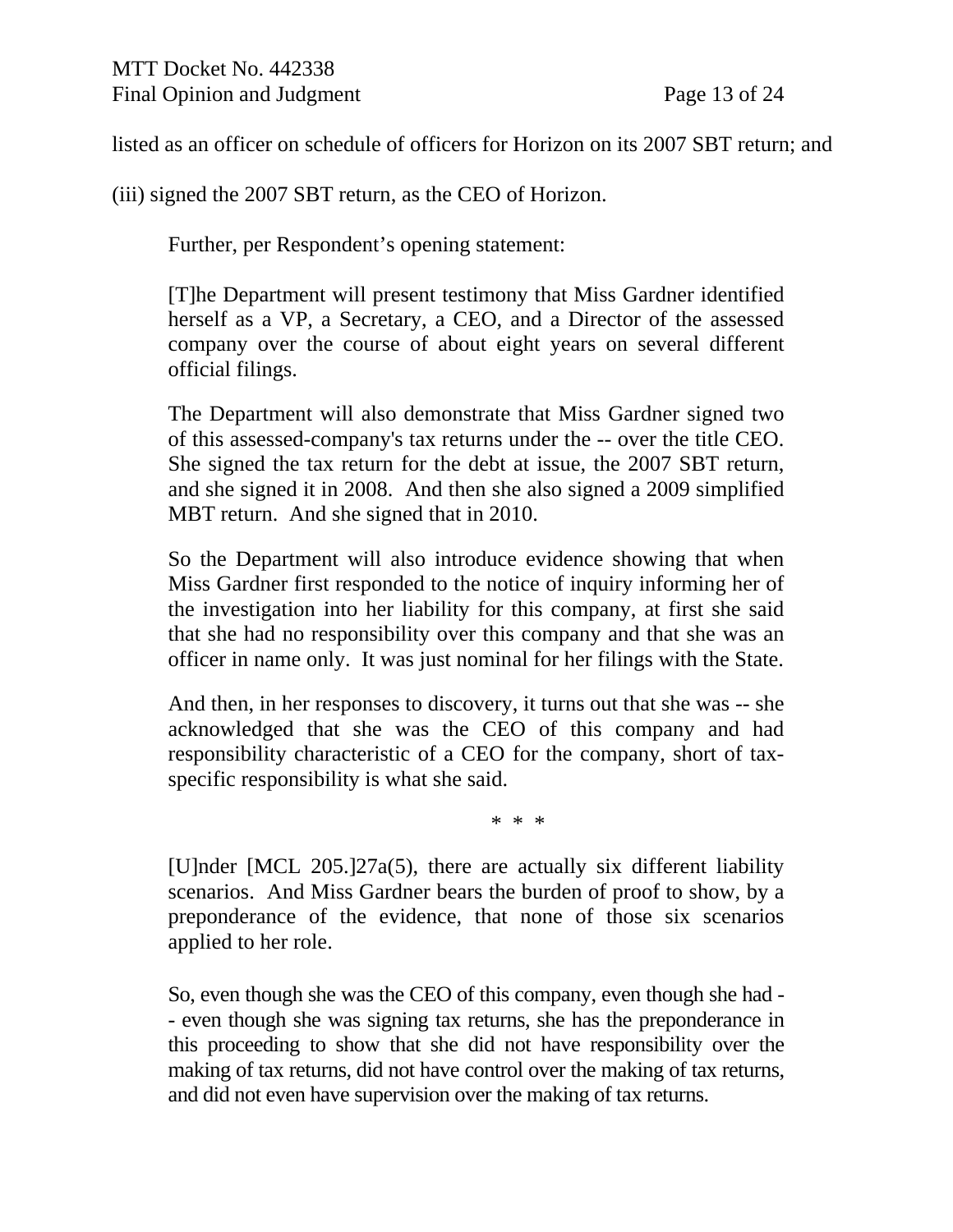If she cannot show by preponderance that none of those scenarios apply to her role as the CEO of this company, then the Tribunal must rule in the Department's favor. (Transcript, pp. 14-17)

# RESPONDENT'S ADMITTED EXHIBITS

- R-1: Final Assessment Q561140 sent to Horizon Technology Group Inc.
- R-2: Letter of Inquiry sent to Petitioner
- R-3: October 12, 2011 Letter from Petitioner
- R-4: Determination of Corporate Officer Liability sent to Petitioner
- R-5: (2) Certificate of Assumed Name certificates signed by Petitioner, identified as Exhibits R-5A, page 1, and R-5B, page 2; only Exhibit R-5B was admitted
- R-6: (6) Profit Corporation Information Updates signed by Petitioner
- R-7: 2007 Single Business Tax Return signed by Petitioner
- R-8: 2009 Michigan Business Tax Return signed by Petitioner
- R-9: 2006 and 2007 SBT Schedule of Shareholders and Officers identifying Petitioner as an officer of Horizon Technology Group, Inc.
- R-10: Final Assessment Q561140 sent to Petitioner
- R-11: Petitioner's Responses to the Department's First Discovery Request
- R-12: Petitioner's motion and brief in response to the Department's dispositive motion, along with the four exhibits (Exhibits  $(A - D)$ ) the Petitioner attached

## RESPONDENT'S WITNESS

### Angela Helm

The bulk of Ms. Helm's direct testimony related to Respondent's procedural

efforts to get its exhibits admitted by the Tribunal. On cross-examination,

Petitioner again made the point over and over again that Ms. Helm did not have an

understanding of what the typical duties of corporate officers consisted of.

In furtherance of Respondent's effort to have its exhibits admitted into

evidence, Respondent asked whether Petitioner had signed the 2009 Michigan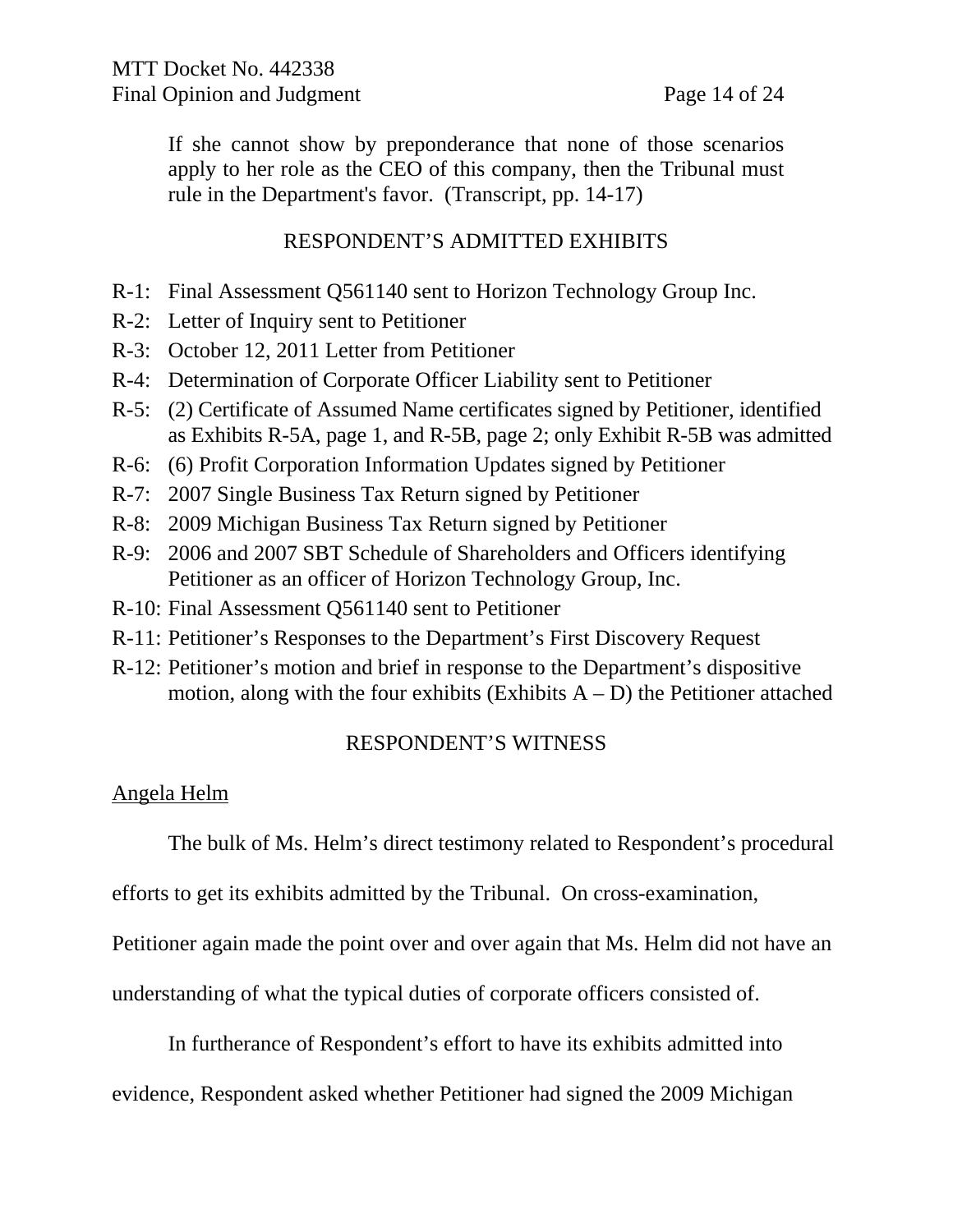## MTT Docket No. 442338 Final Opinion and Judgment Page 15 of 24

business tax simplified return for Horizon and Ms. Helm confirmed that Ms. Gardner had signed the return, as CEO, on June 18, 2010.

When Respondent asked Ms. Helm "why did you decide to issue or to recommend issuing an Intent to Assess against Miss Gardner" (Transcript, p. 112) she replied, "Because I believed the elements were met. She was an officer, and she had tax-specific responsibility by signing tax returns and putting herself out to be an officer." (Transcript, p. 112)

Respondent then asked Ms. Helm, "So Miss Gardner sent you a letter that we've introduced as Petitioner -- or, excuse me, as Department's Exhibit 3; and you testified that you saw that letter. Why weren't you persuaded by that letter not to recommend issuing an Intent to Assess?" (Transcript, pp. 112-113)

Ms. Helm responded, "My understanding of her letter is that she stated she had no actual responsibility to -- with regards to Horizon Technology Group. And I think the documents go against her response. She signed a tax return as an officer." (Transcript, p. 113)

When asked to "explain what you do when you use these forms [Michigan Profit Corporation Update Forms], what's the purpose of these forms, and how do you interpret them?" (Transcript, p. 129) Ms. Helm answered, "I use these forms to look at if the person was an officer and to see who the officers were. To my understanding, it has to be filed annually so -- and this is the extent of the DLEG,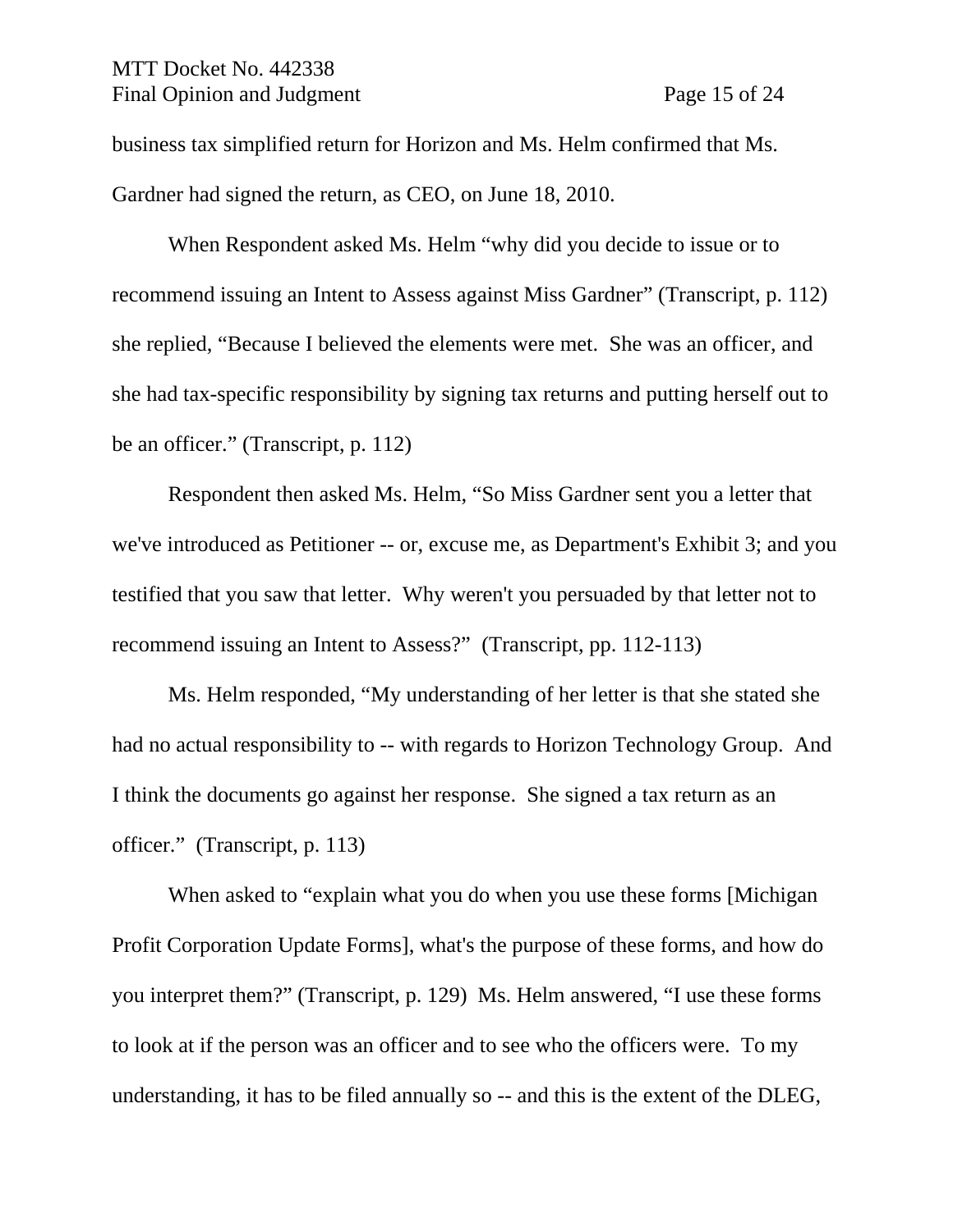Department of Labor and Economic Growth's, requirements for this filing."

(Transcript, pp. 129-130)

Following are questions asked by Petitioner and answered by Ms. Helm:

Q Now, you've heard from Heather Gardner that she was asked to sign this form, okay? She told you, in your letter, that I had no actual responsibility; isn't that correct?

A Part of it, yes.

Q And what's the rest of the part?

A "Nor exercise any responsibility with regard to Horizon Technology Group."

Q Okay. So is it possible that someone could sign a form and not have actual responsibility?

A Yes.

Q Okay. And -- and, knowing that, she's told you she has no actual responsibility. You conducted no investigation after that -- after you received that response from her; isn't that correct?

A Correct.

Q And, likewise, with Exhibit 8. You received -- you had a copy of Exhibit 8, you had her response that you had -- she had no actual responsibility; and, aside from looking at the signature here, you conducted no investigation as to her response; isn't that correct?

A Correct.

Q You're relying entirely on the fact that her -- her name is on a return; isn't that correct?

A And the DLEG filings, correct.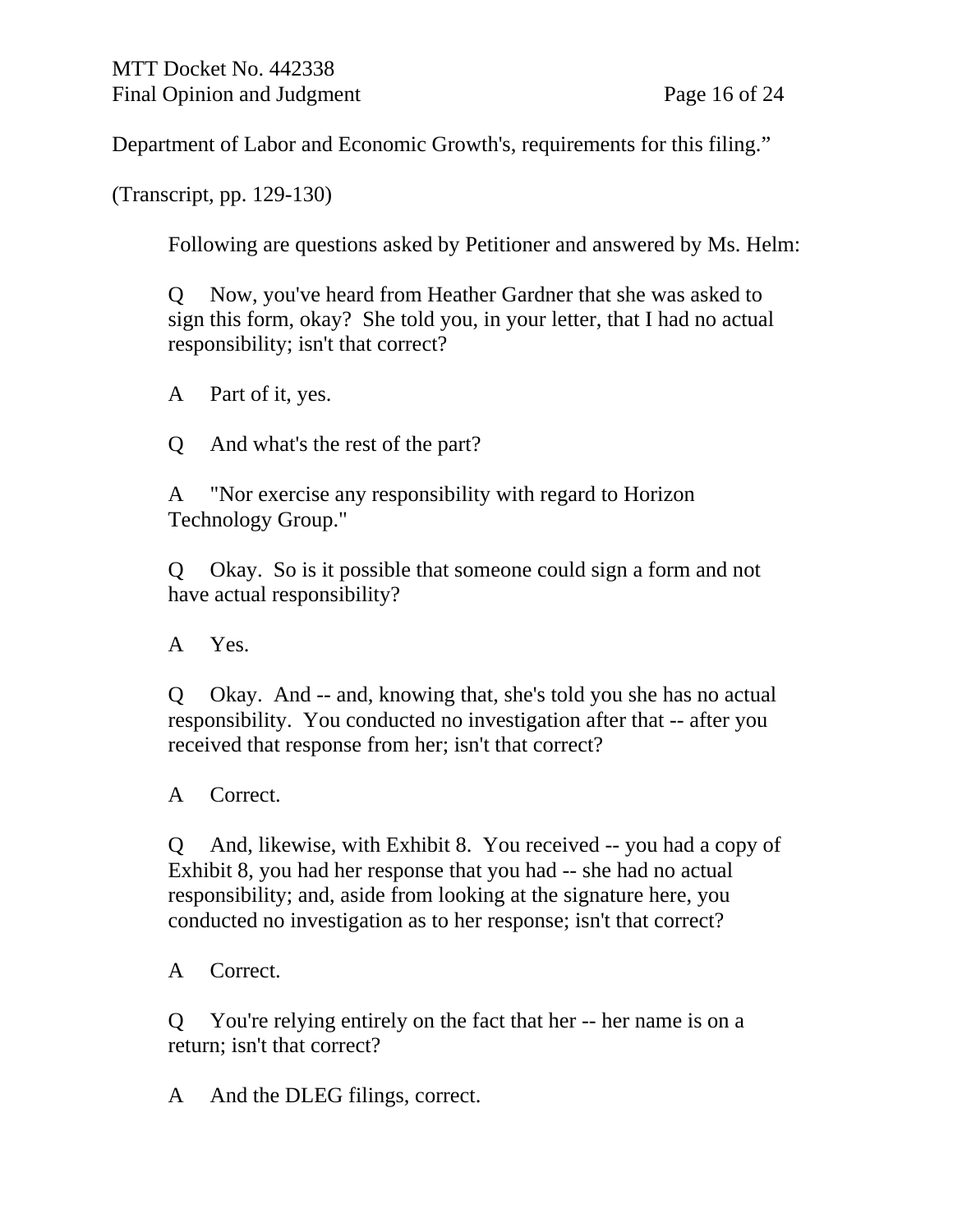Q The DLEG filings. The DLEG filings showed to you that she's an officer; isn't that correct?

A Correct.

Q They don't show anything about tax-specific responsibility, do they?

A Correct.

\* \* \*

Q So when you said to Mr. Gambill that you assessed her because you believe she had tax-specific responsibility by signing the returns, that statement, that testimony of yours, is based only on looking at the tax returns, isn't it?

A Correct. (Transcript, pp. 132-134)

# FINDINGS OF FACTS

- 1. HTG Corp., Inc., FEIN 38-XXXXXXX, was incorporated by Petitioner's father, Ron Palmer on February 28, 1986.
- 2. Based solely on the 2007 form C8000KC, SBT Schedule of Shareholders and Officers, Mr. Palmer, apparently through a revocable grantor trust, owned 87.83% of HTG Corp, Inc., the holding company. The remaining 12.16% ownership in HTG Corp, Inc. (two - 6.08% shares), was owned respectively by Bridget and Heidi Palmer, both of whom were presumably related to Mr. Palmer in some way.
- 3. HTG Corp, Inc. owned two or more subsidiaries, one of which was HTG-Tiffin, which was the primary operating entity, was doing business as Horizon Technology Group, Inc., and was a wholly owned single-member LLC of HTG Corp, Inc.
- 4. HTG Corp, Inc. itself was a holding company with no employees, no assets, and no business activity.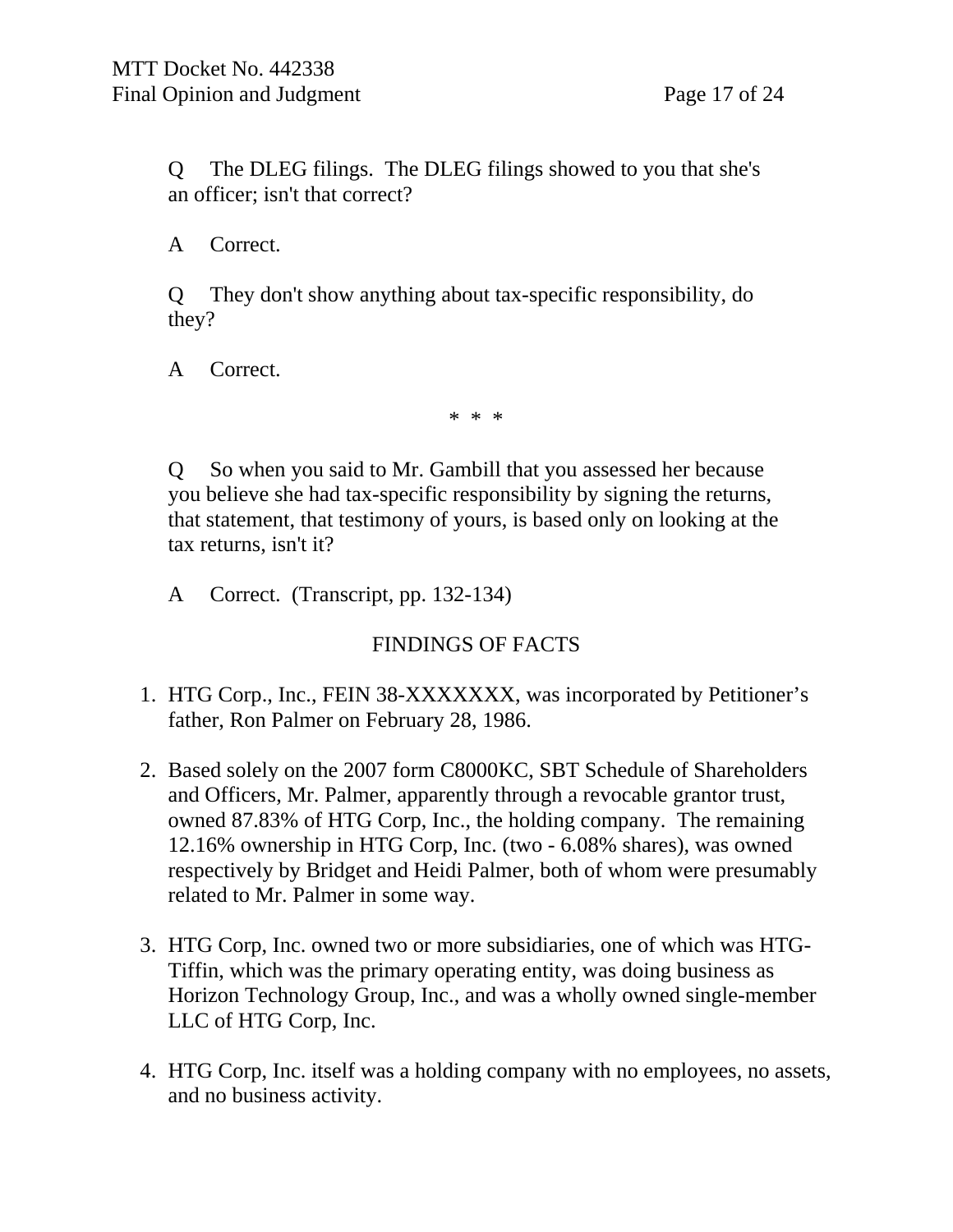- 5. On May 31, 2012, Respondent issued a final assessment, Q561140, against Petitioner pursuant to MCL 205.27a(5) for the unpaid SBT liability of Horizon for the annual tax period ending December 31, 2007, plus accrued interest, and a failure to pay penalty.
- 6. Petitioner admitted to being the CEO of Horizon, albeit in name only, and to having signed the 2007 SBT tax return on September 9, 2008, purportedly at the behest of the CFO/Treasurer of Horizon, Robert Babcock.
- 7. While Mr. Babcock was CFO and Treasurer of Horizon, it was not established by testimony or otherwise that he was still employed by Horizon in September of 2008.
- 8. Based on the testimony of Ms. Helm, the Tribunal finds that the "audit and investigation" conducted by the Respondent in this case, and apparently in most officer liability cases, is limited to first simply determining, based on forms that Treasury has access to, such as in this case the 2007 DLEG *Profit Corporation Information Update,* the 2006 and 2007 SBT form *C-8000KC, Listing of Corporate Shareholders and Officers,* or similar forms filed with the state of Michigan, whether an individual is listed as an officer or not on one of these forms (the title of a particular officer may or may not be taken into consideration in Respondent's determination), and secondly, determining whether the individual that may be assessed actually signed any tax returns or tax payments at or around the time to which the assessment relates. Once it is established that an officer did sign a tax return or a payment, then a letter of inquiry is sent to a potentially liable officer. Based on Respondent's evaluation of the response from the potentially liable officer, Respondent may or may not request that an assessment for derivative officer liability be issued.

The standard used by Respondent of whether or not it can establish a prima facie case is, per MCL 205.27a(5), in part, as follows:

(T)he signature of any corporate officers . . . on returns or negotiable instruments submitted in payment of taxes is prima facie evidence of their responsibility for making the returns and payments.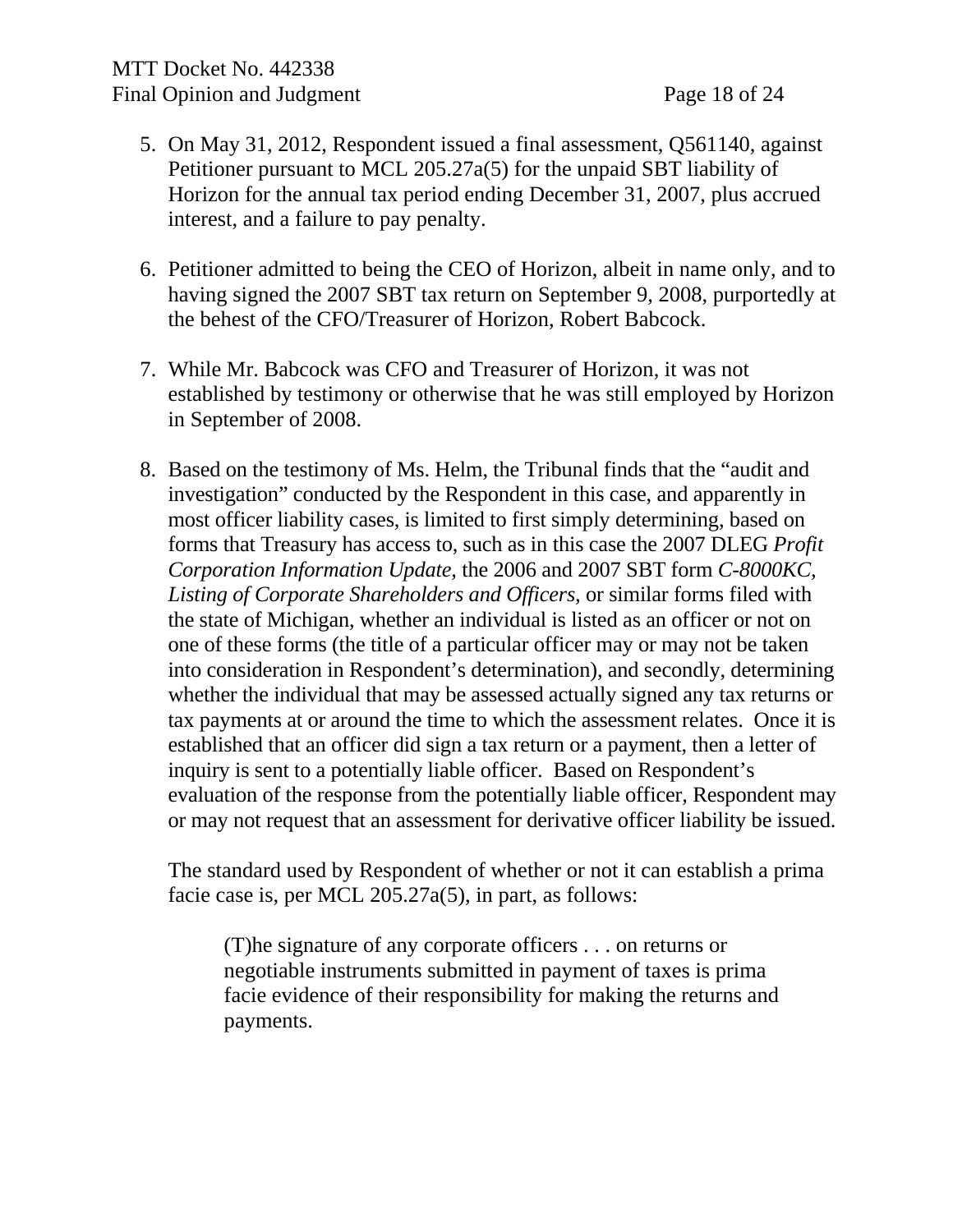Other documents signed by an officer, which may be used to further the Department's ability to present facts regarding officer standing and officer responsibility are listed in the *Evidentiary Standards for Officer Liability* section of RAB 1989-38. However, none of these documents may be used by the Respondent to establish a prima facie case. Only tax returns and tax payments actually signed by an officer may be used for that purpose.

Again, based on the testimony of Ms. Helm in this case, Ms. Helm did not attempt to do any further investigation once she determined that the Respondent had established its prima facie case. Not only is no weight given to what the title of an officer is or what their normal duties may or may not be, Ms. Helm testified that she had no idea what any officers' duties or responsibilities may or may not be. This being the case, any further investigation on her part would have been futile, as she admitted through her own testimony that she didn't really have the background, training, or understanding necessary to make a determination based on anything beyond simply determining, based on forms filed by the underlying business entity that gave rise to the tax liability, whether an individual was listed on said forms as an officer or not, and if so, whether that individual had actually signed a tax return or tax payment at or about the time to which the underlying assessment related.

9. HTG-Tiffin, LLC, d/b/a Horizon Technology Group, entered into a Trust Mortgage Agreement ("Agreement" – Exhibit P-4) with McTevia  $&$ Associates, LLC, Trustee ("Trustee"), on November 7, 2007. The purpose of the Agreement was to transfer control of all the assets of Tiffin to the Trustee, so the Trustee could sell the assets to Jacobson, an unrelated thirdparty, and then handle disbursements of the proceeds of the sale to Tiffin's creditors. Per paragraph 10 on page 7 of the Agreement, the Trustee's primary duty was to:

> . . . disburse all monies paid to him by Debtor, or that come into his possession as trustee under the terms of this Agreement, and any and all monies arising from any sales as hereinbefore provided, in the following manner, which is intended to be consistent with the priority provisions of the bankruptcy code:

> FIRST: It shall pay valid, perfected secured claims senior to the Trust Mortgage, including any tax claims secured by law.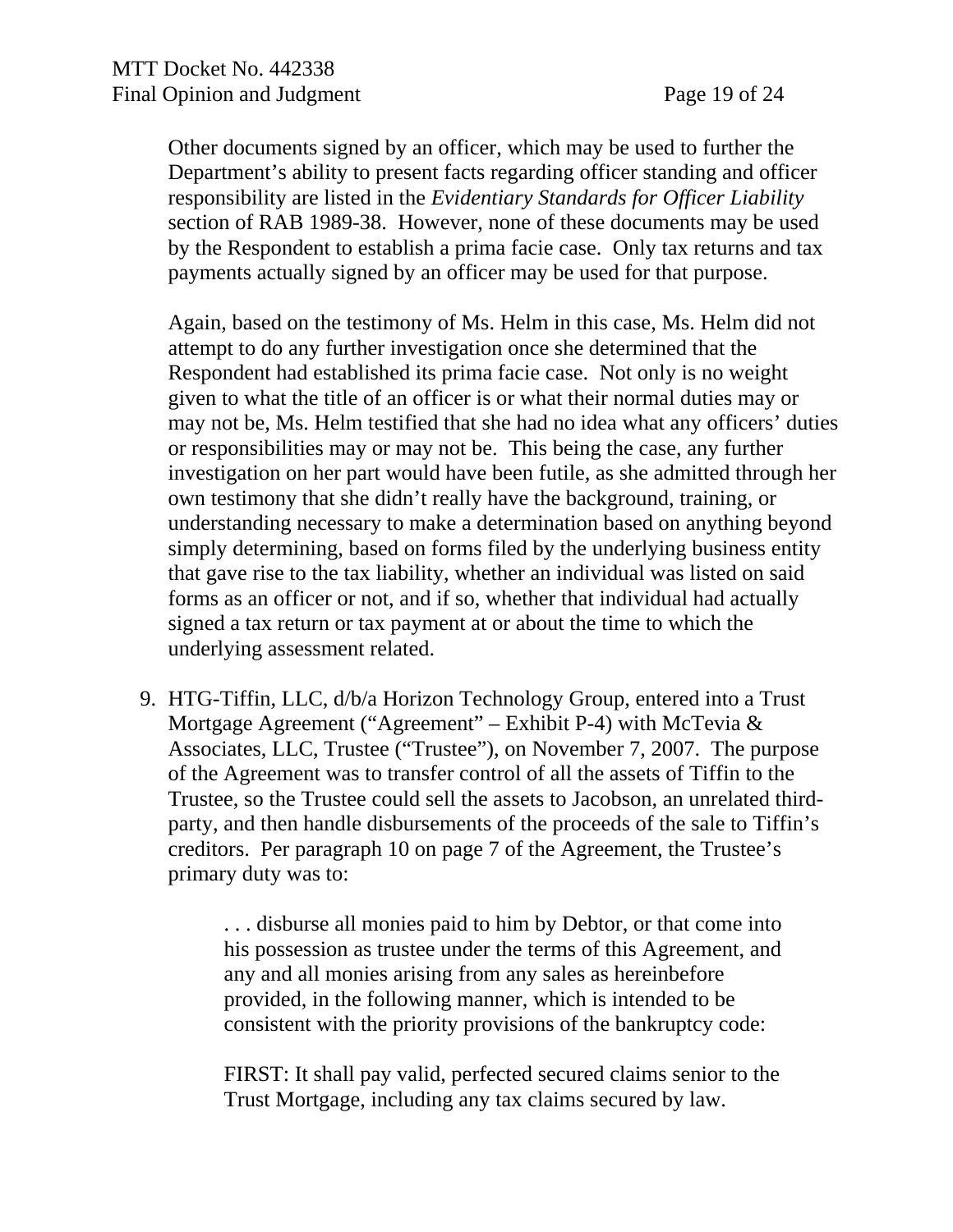As the payment of taxes was the first priority for payment by the Trustee, the Trustee should have, had he known about Michigan's claim for outstanding SBT, paid that amount out of the proceeds of sale of Tiffin's assets. Presumably, as the SBT return was not filed until September 9, 2008, the Trustee may have been unaware of the outstanding liability prior to that time. Whether any funds were available to the Trustee to pay the SBT liability at the time the return was filed is unknown. However, had such funds been available, it appears it would have been the primary duty of the Trustee to pay the SBT liability to full extent possible out of any remaining available funds.

10.RAB 1989-38 addresses situations where the entity that originally was assessed the tax may now be in Chapter 11 bankruptcy. Specifically, as to Petitions in Bankruptcy, the RAB states:

> Corporate officers may be assessed for tax liability incurred by the corporation prior to the date the corporation filed under Chapter XI of the United State's Bankruptcy Code. Taxes incurred subsequent to filing under the bankruptcy code are the responsibility of the debtor in possession or trustee in bankruptcy. If the corporation is the debtor-in-possession and no bankruptcy trustee is appointed, then the corporate officer(s) retains control of the filing of tax returns and payment of taxes. Therefore, officer liability will attach to any unpaid corporate taxes while the corporation is the debtor-in-possession and no bankruptcy trustee has been appointed. Issuance of an officer liability Intent to Assess may be desirable to preclude the running of the statute of limitations for a particular taxable period, and assure collection.

The Tribunal finds that Tiffin's SBT liability relates solely to the time period that Tiffin was actively conducting business, January 1, 2007, through November 6, 2007, and, as such, it was appropriate, as neither Tiffin nor the Trustee on its behalf had yet entered into the Agreement or filed for Chapter 11 bankruptcy, that any officer determined by Respondent to potentially be a responsible corporate officer should have been investigated and then, if appropriate, been assessed under MCL 205.27a(5).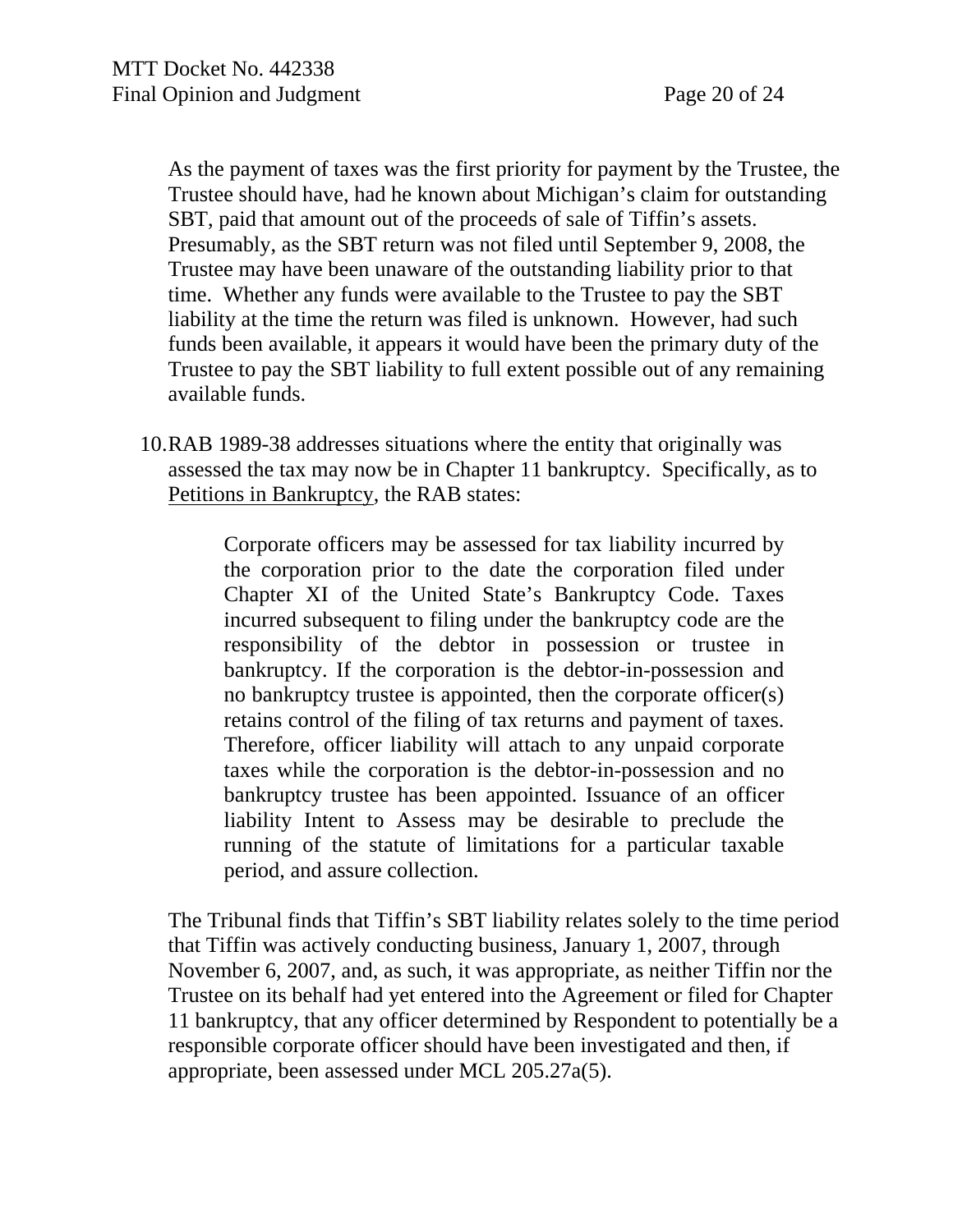### CONCLUSIONS OF LAW

MCL 205.27a(5) provides, in part:

If a corporation, limited liability company, limited liability partnership, partnership, or limited partnership liable for taxes administered under this act fails for any reason to file the required returns or to pay the tax due, any of its officers, members, managers, or partners who the department determines, based on either an audit or an investigation, have control or supervision of, or responsibility for, making the returns or payments is personally liable for the failure. The signature of any corporate officers, members, managers, or partners on returns or negotiable instruments submitted in payment of taxes is prima facie evidence of their responsibility for making the returns and payments.

Thus, for a person to be held liable for the corporation's taxes, it must be

proven based on the department's audit or investigation, that he or she was a corporate officer at the time the underlying liability was incurred. In addition, liability will arise only if the officer (1) has control over the making of the corporation's tax returns or payments of taxes, or (2) supervises the making of the corporation's tax returns or payments of taxes, or (3) is charged with the responsibility for making the corporation's returns or payments of taxes.

The first step for Respondent in proving an officer was responsible for the filing of returns or the payment of taxes, is to present into evidence "prima facie" evidence that creates a presumption that an officer was responsible for or had control or supervision of an entity's tax returns or payments. "Prima facie evidence" means "[e]vidence that will establish a fact or sustain a judgment unless contradictory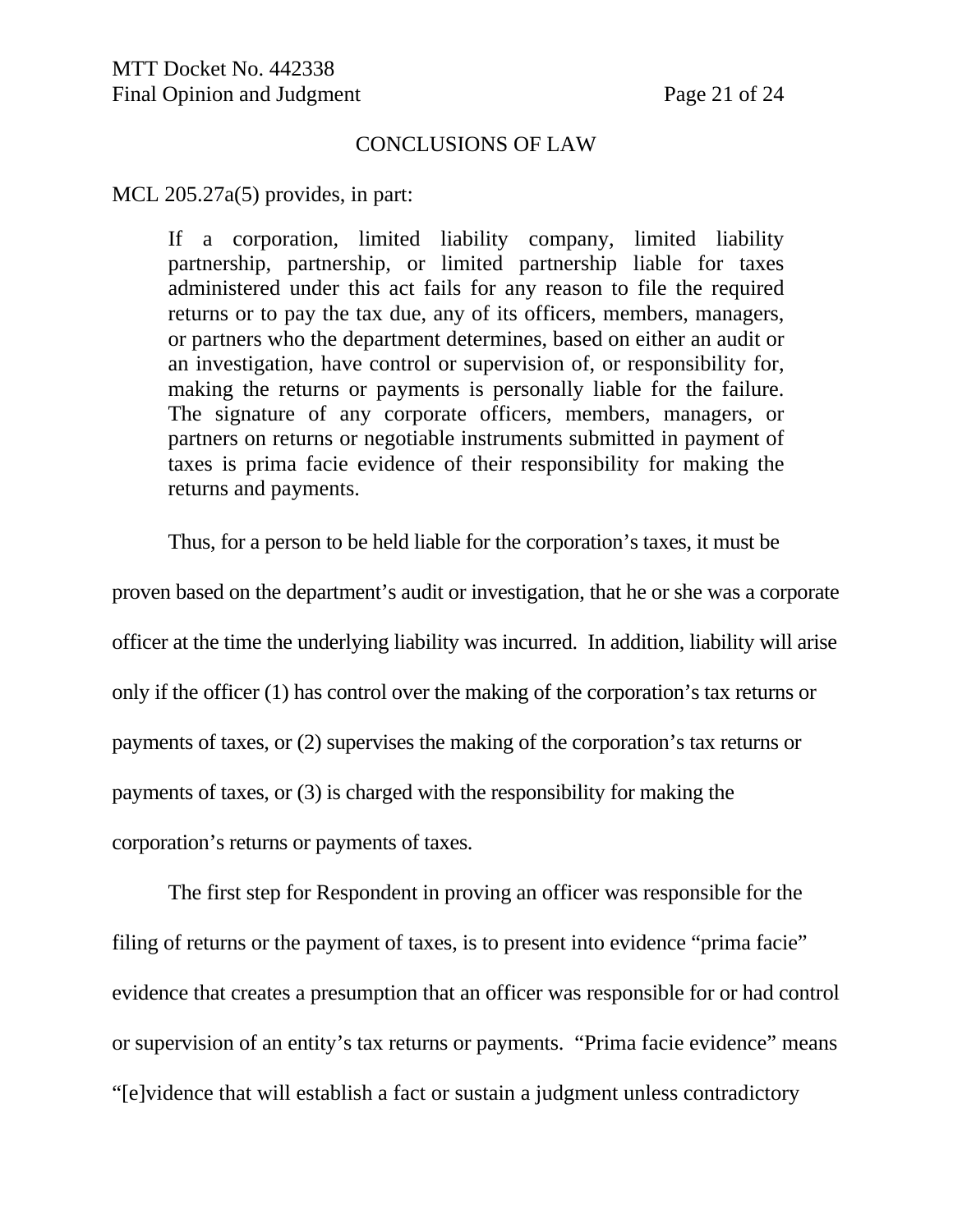## MTT Docket No. 442338 Final Opinion and Judgment Page 22 of 24

evidence is produced." Black's Law Dictionary  $(7<sup>th</sup>$  ed), p 460. Therefore, judgment may be entered against the signing officer unless she can produce persuasive evidence that she lacked control, supervision, or responsibility for making the return or payment, notwithstanding her signature on a return or negotiable instrument.

In order for Respondent to meet its initial burden of proof, it must establish its prima facie case by producing and having entered into evidence an officer's signature on a return or negotiable instrument submitted in payment of taxes. Once Respondent establishes its prima facie case, the burden of proof shifts to the officer to rebut the presumption that she is responsible for the entity's failure to pay tax by producing "evidence sufficient to convince the Tribunal that the nonexistence of the presumed fact is more probable than its existence." *Penner v Dep't of Treasury*, MTT No. 358583 (2010), p 10, citing *Widmayer v Leonard*, 422 Mich 280, 287; 373 NW2d 538 (1985). To rebut the presumption established by a respondent's prima facie evidence, an officer may offer various proofs. By creating a rebuttable presumption, the statute plainly provides that a signing officer may be able to present facts proving that she did not have control over or responsibility for the entity's failure to pay tax and, therefore, is not liable. The officer also retains the overall burden of persuasion. *Drake v Dep't of Treasury*, MTT Docket No. 204601 (1995).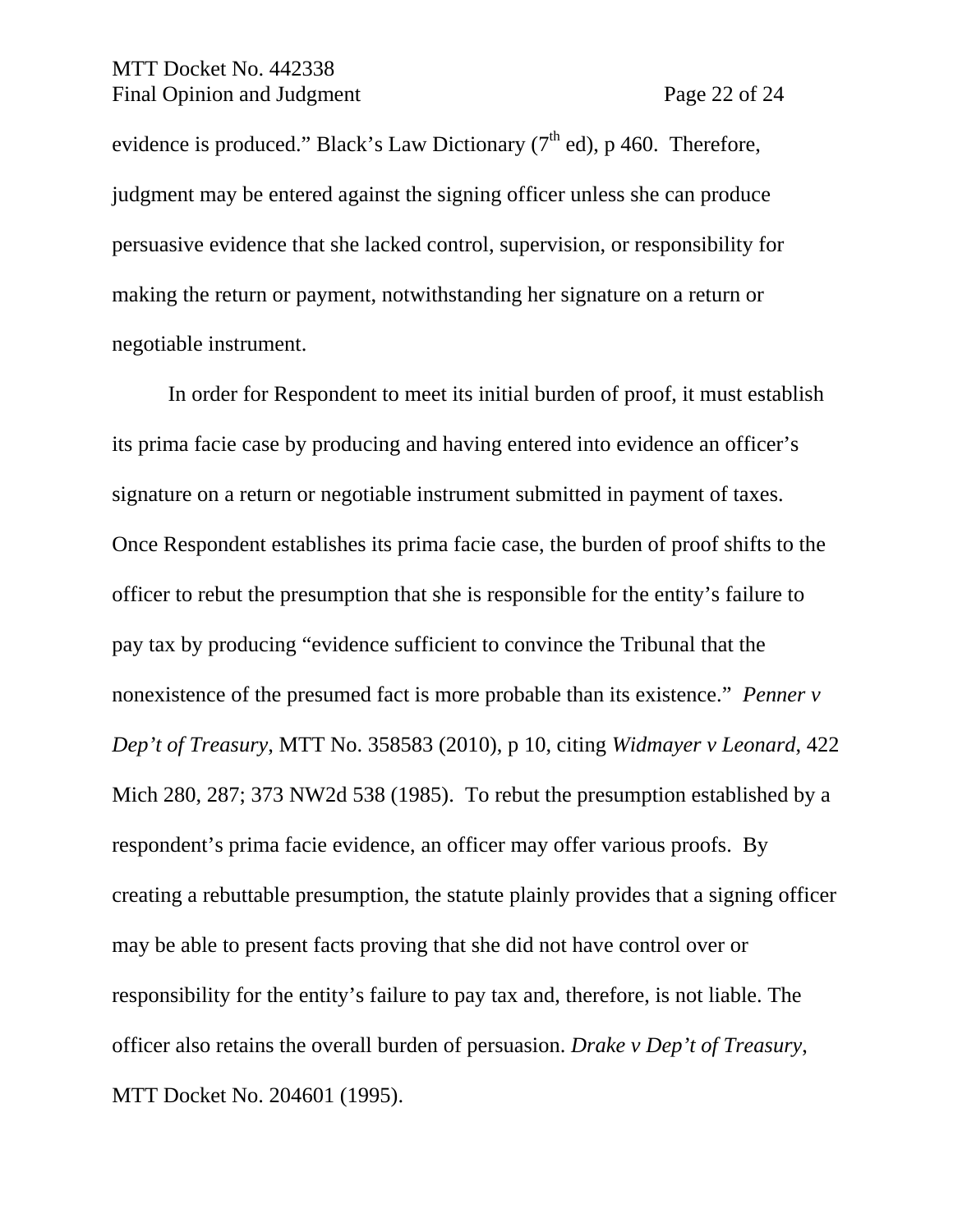## MTT Docket No. 442338 Final Opinion and Judgment Page 23 of 24

The Tribunal concludes that Respondent did submit prima facie evidence supporting a finding that Petitioner had control, supervision, or responsibility for the making of returns or payments. MCL 205.27a(5) specifically states that "[t]he signature of any corporate officers, members, managers, or partners *on returns or negotiable instruments submitted in payment of taxes is prima facie evidence* of their responsibility for making the returns and payments." [Emphasis added.] Respondent has provided evidence that Petitioner was an officer of the underlying corporation upon which the derivative officer liability is based and that Petitioner did sign Horizon's 2007 SBT return.

Given the above, the Tribunal concludes, that based on the Findings of Fact and the Conclusions of Law, while Respondent did establish a prima facie case for the assessment issued for the 2007 tax period, Petitioner, through her credible , was able to rebut Respondent's prima facie case by the preponderance of evidence that, while she was an officer of the corporation and did sign the 2007 SBT return, she was not a responsible officer for purposes of officer liability under MCL 205.27a(5). As Ms. Gardner explained in her testimony, she was the CEO in name only; she had no day-to-day responsibilities for the operation of the company; she simply would help her father out on an as-needed basis; she had no background in financial, tax, or accounting matters; she did not understand the SBT and was, therefore, incapable of reviewing it before she signed it; she signed tax returns on a